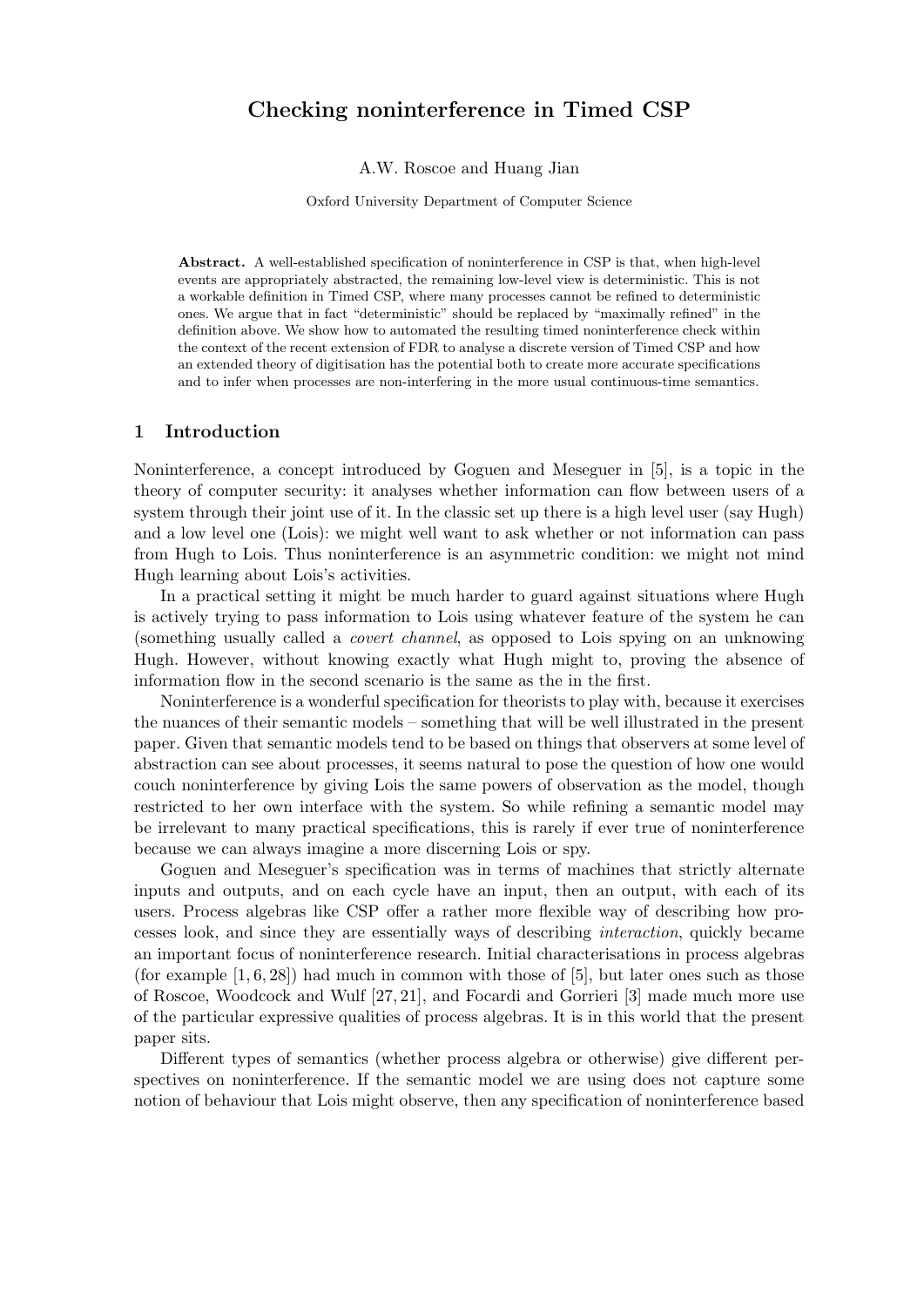on that model is not going to capture information about Hugh's actions that she can see in that way. One obvious possibility is time. Neither standard input/output semantics of sequential programs nor most process algebras pay any attention to how long our system takes to perform its operations, or the wait between one communication and the next. Therefore none of the formulations of noninterference in the papers cited above can identify  $\lim_{n \to \infty}$ channels, one of the most common types of covert channel. The formulations we give in this paper are designed for exactly that purpose.

A further important question is whether or not we try to distinguish different sorts of nondeterminism – unpredictable behaviour by the system – from one another. Nondeterminism can either protect against information flow or allow it. If what Lois says covers the same nondeterministic range no matter what Hugh does it is impossible for her to deduce anything definitively about his actions, but on the other hand what he does (for example his timing) might affect the resolution of the nondeterminism in her view.

The relationship between refinement, nondeterminism and noninterference has generated considerable debate over the years. In particular one needs to be careful not to describe a system as secure and yet find it has insecure refinements – an instance of the so-called refinement paradox. Morgan and McIver have written about this issue – mainly in the context of imperative programs [13, 12], for example, by introducing shadows that assert unrefinable ignorance. We will find in this paper that there seems to be a greater need in Timed CSP than in the original CSP for ways of determining whether or not nondeterministic programs, possibly not maximal in the conventional refinement order, satisfy noninterference.

The rest of this paper is structured as follows. We first recall the CSP and Timed CSP languages. We then introduce and analyse the continuous and discrete semantic models we use for Timed CSP, deriving some new structural properties. A further background section recalls the functionality of FDR including its new timed capabilities. Section 5 recalls the definition of noninterference from  $[27, 21]$ , and shows that it does not work in the same form in the standard model for Timed CSP (which uses a continuous model of time) or the corresponding model using discrete time. We then show how a revised formulation of the basic principles allows us to capture what is required.

The theory of digitisation [14, 15] allows us to relate the behaviour of Timed CSP processes in discrete and continuous time. We investigate the implications of this for systems modelled in the continuous models of Timed CSP, and show that one can provide results about the noninterference properties of a process's continuous semantics by analysing a suitable discrete semantics. To do this we establish some generalised results about digitisation.

The discrete-time form of Timed CSP has recently [2] been implemented in the CSP refinement checker FDR [20]. We show that the reformulated definition of noninterference can be implemented directly in that, though not so directly as the untimed variant, since it cannot use FDR's built-in determinism check. By applying this to some relatively simple case studies, we see some of the types of timing channels that can arise in shared-use systems and some strategies for avoiding these.

Finally, we contemplate potential application areas of timed noninterference analysis, including Cloud security.

The reader will discover that some of the constructions and arguments contained in this paper are complex. To keep them as simple as possible we make a number of assumptions:

- 1. The alphabet  $\Sigma$  over which we build processes is finite.
- 2. We only consider finitely nondeterministic CSP and Timed CSP: given the first assumption this just means that all uses of nondeterministic choice  $\Box$  are over finite sets.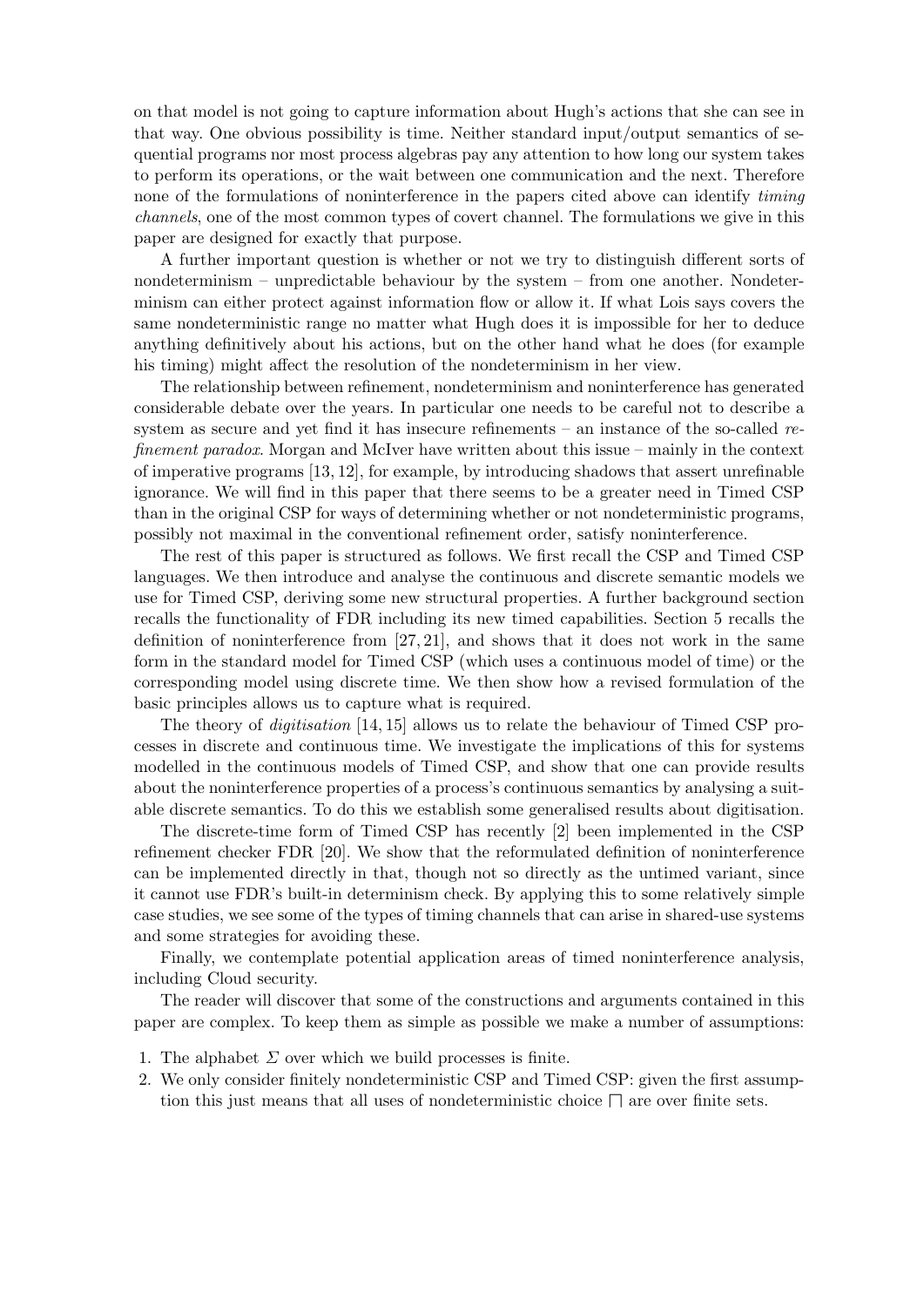3. While we frequently use termination  $(\checkmark)$  and sequential composition in building process descriptions, the processes we test for noninterference will never terminate. We therefore ignore the complications of termination when defining and analysing the semantic models and in formulating noninterference conditions.

The present paper has its origins in the doctoral research of the second author [8], some of which relating to discrete Timed CSP was reported in [9]. This examined a variety of timed models of CSP-like processes and explored how established noninterference theories extended to them. We are now able to extend the parts of [8] on discrete and continuous Timed CSP by proving relationships between them and implementing them in FDR.

#### Acknowledgements

We are grateful to Joël Ouaknine for discussions on discrete Timed CSP and digitisation, and to Phil Armstrong for implementing Timed CSP in FDR.

The work reported in this paper was partially supported by grants from EPSRC and ONR.

# 2 The language of CSP and Timed CSP

CSP is a language which describes patterns of communication in some alphabet  $\Sigma$  of actions that are handshaken between the process and its environment. There are additional actions  $\checkmark$ , a signal for successful termination and  $\tau$ , an invisible action representing internal progress within a process. In the original "untimed" treatment of CSP these patterns of communication include the order of actions, which sets are offered and maybe the ways in which possibilities branch, but not the exact times these things happen.

The following is a brief introduction to the main parts of the language: much more complete explanations can be found elsewhere [22, 29, 24].

There are process constants representing important patterns of communication: STOP is a process that does nothing, while *SKIP* just terminates. **div** just *diverges* by performing  $\tau$ s for ever. RUN<sub>A</sub> is always ready to perform any event from  $A \subseteq \Sigma$  while CHAOS<sub>A</sub> can always both accept and refuse any event from A.

There are operators for introducing communications:  $a \to P$  and  $?x : A \to P(x)$  allow an individual member or choice of actions from  $\Sigma$ .  $P \square Q$  makes the choices of both P and Q available to the environment, while  $P \sqcap Q$  allows the process to select which of P and Q to behave like.

We can put processes in parallel that influence each other by synchronising on some of their events from  $\Sigma: P \parallel Q$  makes them synchronise on the events they perform in A, A

 $P_A \parallel_B Q$  makes them synchronise in  $A \cap B$ , while P ||| Q just lets them run freely.  $P \setminus A$  represents P running but with all events in A hidden: turned into  $\tau s$ .  $P[\![R]\!]$  applies the relation  $R \subseteq \Sigma \times \Sigma$  (usually assumed to be total on the events P uses) to P's actions: whenever P performs a,  $P[\![R]\!]$  gives the environment the choice of all the b such that a R b.

CSP provides three ways of one process handing over to another  $P$ ;  $Q$  runs them in sequence: P until it terminates via  $\checkmark$  and then Q. P  $\Delta$  Q allows Q to interrupt P by performing any visible event, while  $P \Theta_A Q$  runs P until it performs any action in  $A \subseteq \Sigma$ , at which point Q starts.

There are also indexed versions of a number of these operators, and in many contexts we use infinitary versions of the choice operators. Recursive definitions are used in a rich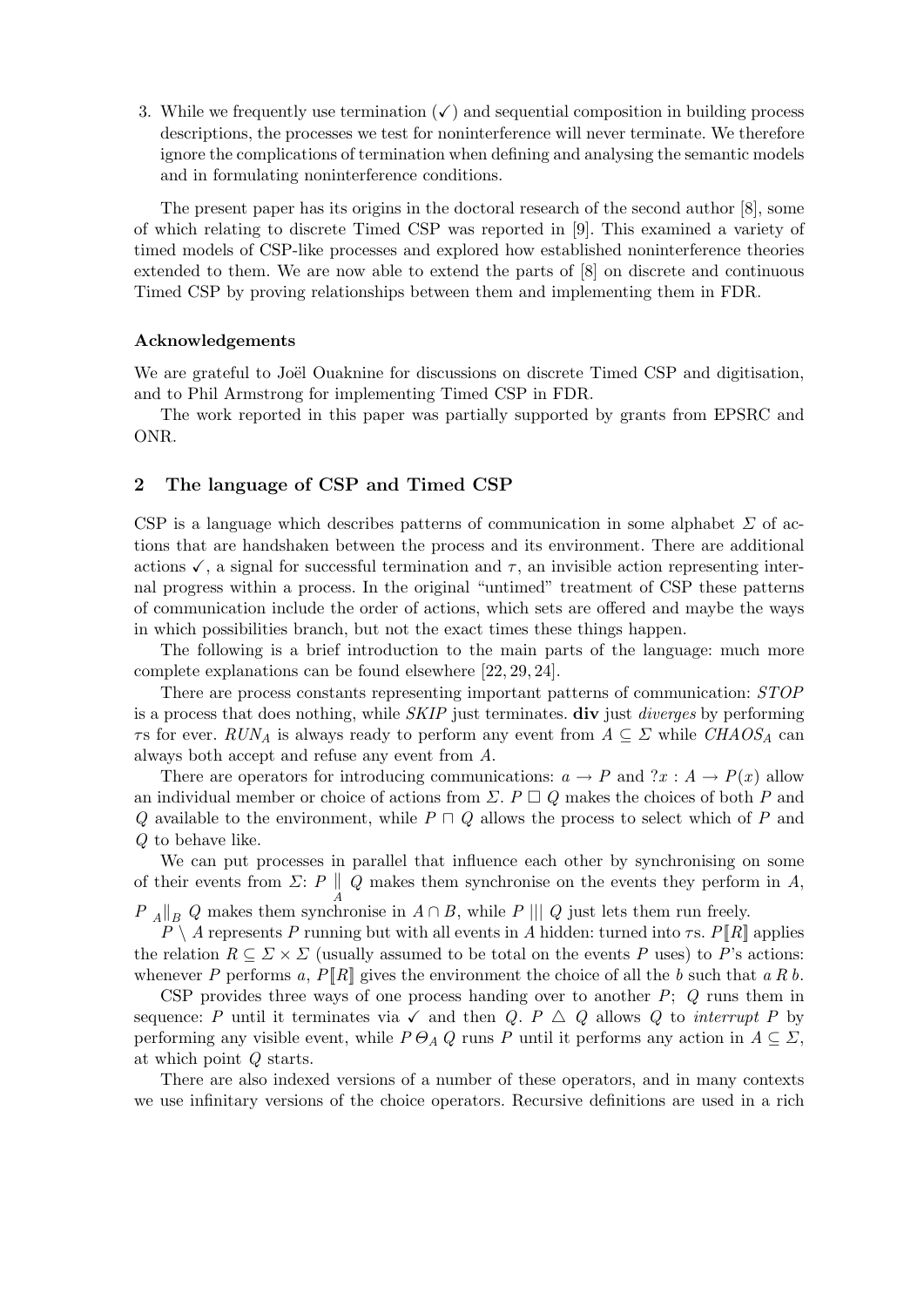variety of ways, including defining infinite families of processes in mutual recursions. CSP is therefore a very rich language and is capable of describing many patterns representing both implementations and specifications.

In this paper we will use the "blackboard" style of the operators used above, but in fact our implementations of the ideas in this paper are all in the ASCII version of CSP, known as  $CSP_M$  which combines ASCII versions of the above operators with a Haskell-like functional programming language.

Timed CSP [17, 18, 29] does not need much more description because it is the same language given a timed interpretation. In our treatment there is only one new construct:  $WAIT t$  behaves exactly like *SKIP* but takes the non-negative time  $t$  before it terminates  $(\checkmark)$ . As implemented in FDR it gives the programmer the option to assign a non-negative completion time to each event  $a \in \Sigma$ : in  $a \to P$  and  $?x : A \to P(x)$  there are  $et(a)$  time units between the occurrence of the event a (assumed to be instantaneous) and the following process starting up. The other main principle underlying the timing is that we assume that as soon as any event is enabled in a process (either because like  $\tau$  it needs no collaboration from the environment, or because the environment does allow it) some event does happen. This is the principle of maximal progress.

Some versions of Timed CSP include explicit time-out and timed interrupt operators:  $P \rhd_t Q$  offers initial choices of P for time t and then lets Q take over if P has not communicated;  $P \Delta_t Q$  makes Q take over after time t even if P has communicated (unless P has terminated). But since both of these can be defined in terms of WAIT and other operators, we will not regard these as primitive operators here.

- $P \rhd_t Q = (P \square (WAIT t; timeout \rightarrow Q)) \setminus {timeout}$  where timeout is a new event with  $et(timeout) = 0$ .
- P  $\Delta_t$   $Q = (P \Delta (WAIT t; interrupt \rightarrow Q)) \setminus {interrupt}$  where interrupt is a new event with  $et(interrupt) = 0.$

Note how both these constructions depend on maximal progress: as soon as the fresh event becomes available it happens, forcing either resolution of the  $\Box$  or an interrupt.

The natural timed interpretations of the processes  $div$ ,  $RUN_A$  and  $CHAOS_A$  all breach an important principle of Timed CSP: they allow an infinite number of events in a finite time. Timed CSP assumes to the contrary that processes only perform a finite number in any finite interval. What we assume in this paper is any complete Timed CSP system has this property: it can sometimes be useful to use  $RUN_A$  and  $CHAOS_A$  in these programs as long as they synchronise all their actions with a process that does have the no-Zeno property.

We will find in this paper that it is frequently useful to restrict Timed CSP so that all delays introduced by language constructs are integers. In other words,  $et(a) \in \mathbb{N}$  and, in WAIT t,  $t \in \mathbb{N}$ . The language subset satisfying this restriction will be termed integer Timed CSP.

### 3 Semantic models

The most standard model of untimed CSP is the failures-divergences model alluded to above in which each process is represented as a pair  $(F, D)$  of sets of behaviours. F comprises failures, namely combinations  $(s, X)$  of a finite trace and a set X that the process can refuse in a stable state after  $s$ .  $D$  is the set of processes on which it can *diverge*, namely engage in an infinite consecutive sequence of  $\tau$  actions. The model is *divergence strict*,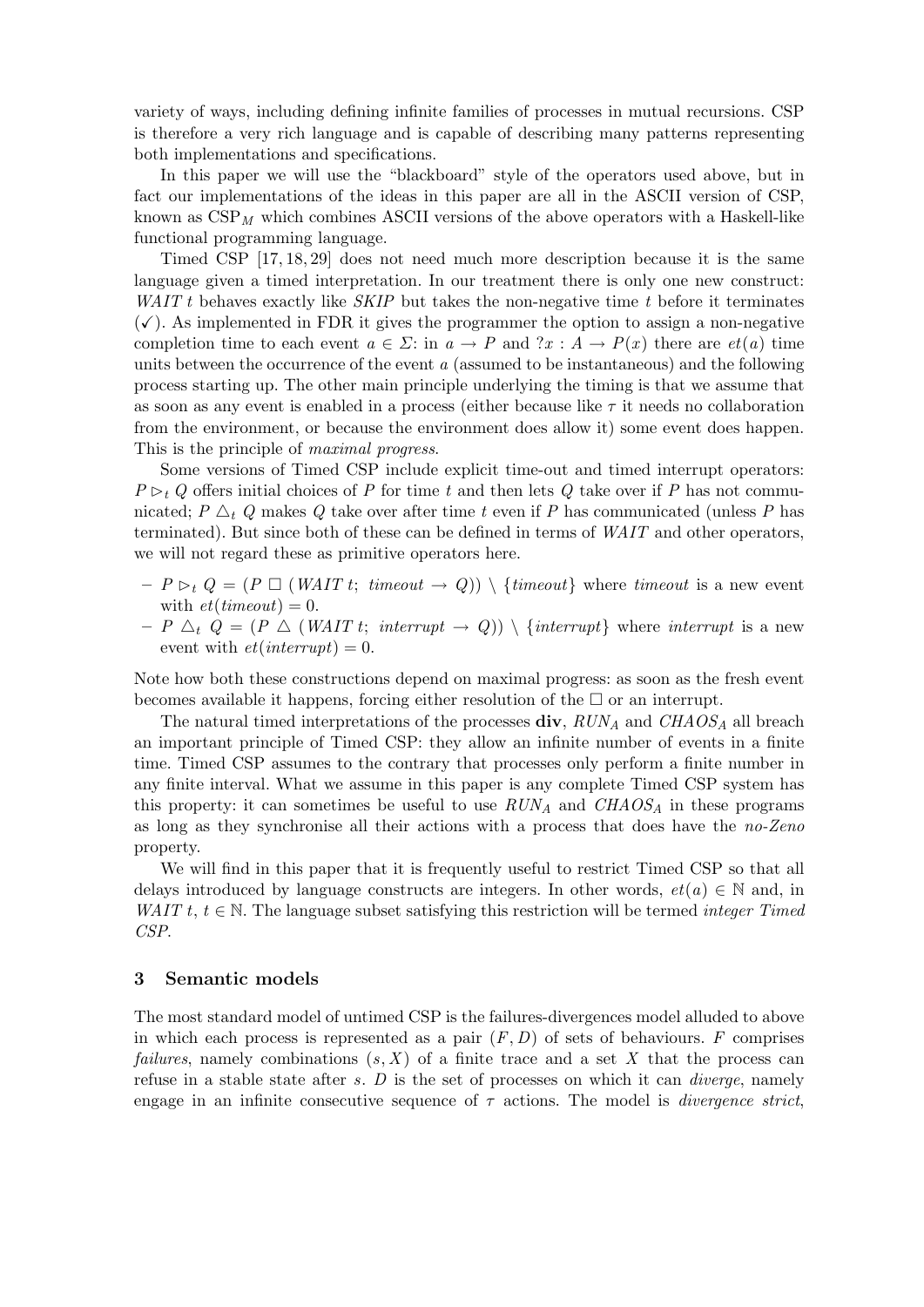namely if  $s \in D$  then  $s^t \in D$  and  $(s^t, X) \in F$  for all t and X; this does not imply that the process can really perform all these extra behaviours, but rather than we choose not to know whether it can or not and simply assume they are.

Aside from these divergence-closure conditions, the observation that if  $(s, X)$  is a failures then so is  $(s, Y)$  for  $Y \subseteq X$  and the property that the set of all traces  $\{s \mid (s, X) \in$  $F\}$  is nonempty and closed under prefix, there is one further healthiness condition that characterises which pairs  $(F, D)$  represent realistic processes. That is

**F3** 
$$
(s, X) \in F \land Y \cap \{a \mid (s \hat{a}, \emptyset) \notin F\} \Rightarrow (s, X \cup Y) \in F
$$

In other words, whenever our process refuses a set  $X$  it must also refuse (if offered) an extension of X by events that are *never* possible after s. **F3** ensures that the process has enough traces to be consistent with its refusal sets.

With exception of additional properties that are used to govern the behaviour of the special event  $\checkmark$  representing successful termination (which we ignore, for simplicity, in this paper), these properties completely determine  $\mathcal N$  over any given alphabet  $\Sigma$ . This model has many important properties, one of which is that (given the CSP language described in [24] fully abstract with respect to deciding whether any process is deterministic in the following sense:

- A deterministic process  $(F, D)$  is divergence free (i.e.  $D = \emptyset$ )
- It never has the choice whether to accept or refuse any event (i.e. if  $(s<sup>2</sup>(a), \emptyset) \in F$  then  $(s, \{a\}) \notin F$ , which is equivalent to saying that the failures  $(s, X)$  are exactly the ones forced from the set of traces by the property F3 above.

This concept of determinism is one that relates to how a process can be observed rather than its internal construction. For example the operational semantics of the process (( $a \rightarrow$  $b \to a \to STOP$   $\Box$   $b \to STOP$   $\setminus \{a\}$  branch, so one cannot be certain what state one is in after any trace, but no matter what happens a  $b$  followed eventually by  $STOP$  occur.

The combination of the principle of maximal progress and the need to make models compositional under the CSP hiding operator (which turns visible actions into  $\tau s$  that are forced before time passes) makes the range of models for Timed CSP more restricted than for untimed. It is necessary to record the set of events refused at every point in a behaviour where time advances. Divergence is a much reduced issue, since thanks to the no-Zeno assumption any divergence is necessarily spread over infinite time – which when we are modelling time simplifies things greatly. In fact divergence will not be considered in the models we use in this paper.

In the case of continuous time this means that we have to record refusals as a subset of  $\Sigma \times \mathbb{R}^+$  to accompany traces which attach a time in  $\mathbb{R}^+$  (the non-negative real numbers) to each event, where the times increase, not necessarily strictly, through the trace. In fact, timed refusals are unions of sets of the form  $X \times [t_1, t_2)$  where  $0 \le t_1 < t_2 < \infty$  -refusal tokens.  $[t_1, t_2]$  is a half-open interval that contains  $t_1$ , all x with  $t_1 < x < t_2$  but not  $t_2$ . This corresponds to the idea that if an event happens at time t then the refusal recorded at that time is the set of events refused at the same time after the event. So in  $a \to P$ , there will be behaviours in which  $a$  occurs at time 1, all events other than  $a$  are refused in the interval  $[0, 1)$  and, on the assumption that the event a takes time  $\delta$  to complete, all events including a are refused in the interval  $[1, 1 + \delta)$ .

So the Timed Failures model consists of pairs of the form  $(t, \aleph)$ , where t is such a timed trace, and  $\aleph$  is such a timed refusal. First introduced in [18], there have been a number of variants of this model over the years, the main points of difference being: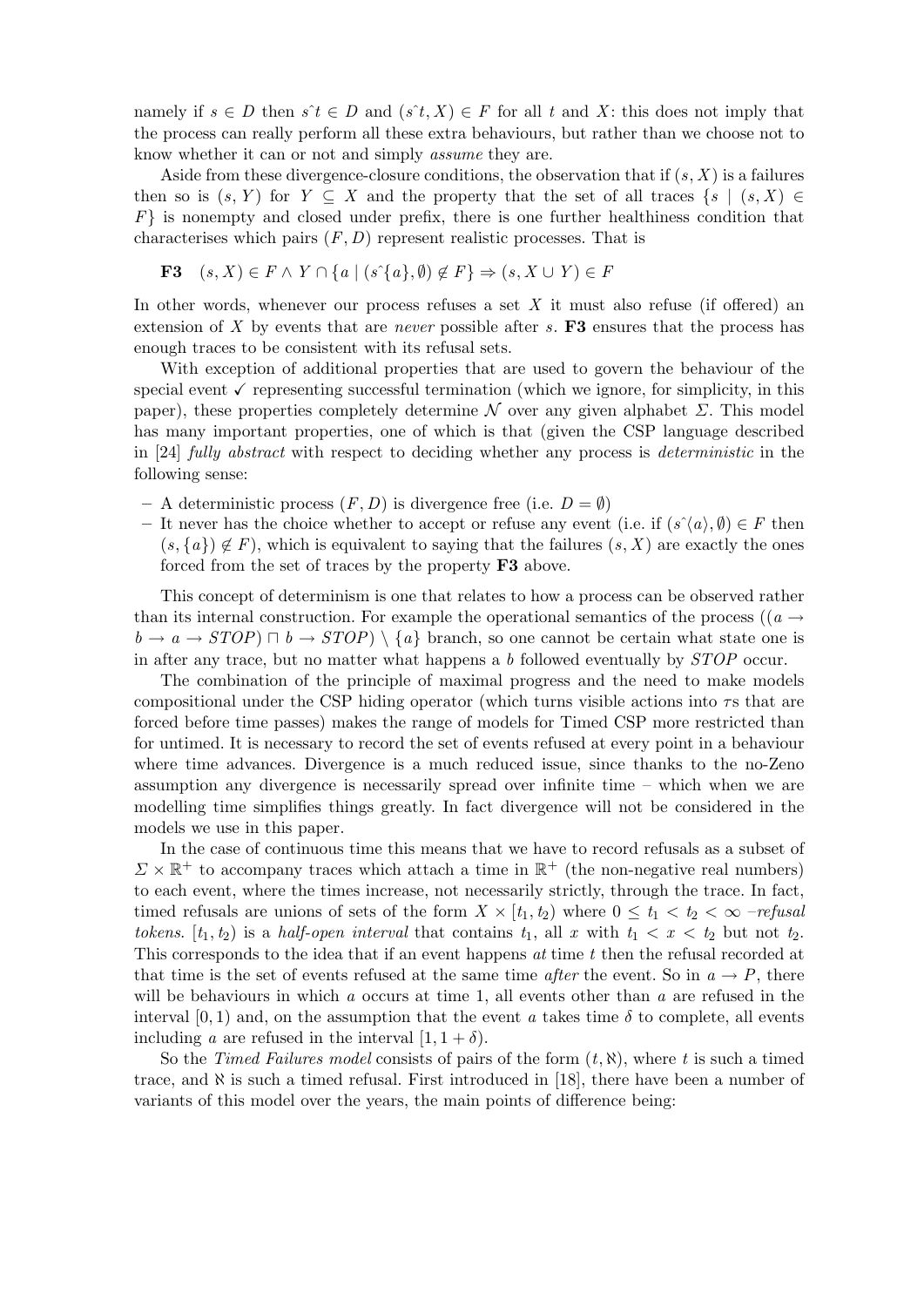- Is causality permitted between simultaneous events: can one have the timed trace  $\langle (a, 1), (b, 1) \rangle$  but not the timed trace  $\langle (b, 1), (a, 1) \rangle$ ?
- Can an event take zero time: in  $a \to b \to P$  can the b happen at the same time as the a? (This question is very closely linked to the previous one: if the answer to this one is "yes", then the first must also be answered affirmatively.)
- Does recursion take time to unfold or not: is  $\mu p.F(p)$  equivalent to  $WAIT \delta$ ;  $F(\mu p.F(p))$ for some  $\delta > 0$  or just  $F(\mu p.F(p))$ ?
- How is the assumption of no Zeno behaviour enforced? This says that only finitely many actions can occur in a finite time.
- Is information included about stability? This is the dual of divergence: the time after which no further internal actions occur without a visible one having occurred first.
- Can traces s and timed refusals  $\aleph$  extend through all time or must they be finite. In either case they are always restricted so that up to any finite time they only have finitely many events or are the union of finitely many refusal tokens.

[14, 15] and [29] agree on most of these points, and give the same equivalence over Timed CSP restricted to finitely nondeterministic constructs. We agree with them on all of them except the one where they differ, which is the last. So the answers to the all but that question will be yes, yes, no, usually restricting recursions to ones which are time guarded, never starting a recursive call until some delay of at least  $\delta > 0$  has been introduced by the context of the call, and no.

On the last point we will restrict to finite traces but allow timed refusals extending through all time. Both make later constructions easier, but under our assumption of finite nondeterminism do not change the expressive power of the model.

The axiom that coincides with F3 is more complex both because it deals with the richer structure of timed failures and because it captures the temporal concept of no instantaneous withdrawal or NIW: if a process cannot refuse an event up to a given time, then it can perform it at that time. The intuition here is that if event  $a$  was offered before time  $t$  when some internal event x occurred that removed the option of  $a$ , then  $a$  was a valid option to  $x$  at the point where it occurred and so could have happened instead. This property is important to the theory of digitisation and will play a major role in this paper. In this paper we will call it the continuous forcing axiom CF.

$$
(s,\aleph)\in P\Rightarrow\exists\aleph'\subseteq\aleph.\forall\,t.\,\forall\,a.
$$
  

$$
\neg\exists\,\epsilon>0.\{a\}\times[\max\{end(s\upharpoonright t),t-\epsilon\},t+\epsilon)\subseteq\aleph'\Rightarrow(s\upharpoonright t\hat{\ }((a,t)),\aleph'\upharpoonright t)\in P
$$

This says that whatever timed refusal  $\aleph$  is actually observed by an experimenter alongside the timed trace  $s$ , there is an extension  $\aleph'$  which records all the events the process would have refused (if offered) alongside the trace s through all time. The fact that these are all the refused events means that it must perform all actions that are either not in the set or have been withdrawn from the offer at the present instant.

The only other properties required to define the model are the following

- A process is non-empty, specifically containing  $(\langle \rangle, \emptyset)$ .
- Whenever  $(s^s, \aleph) \in P$  and  $\aleph' \subseteq \aleph \upharpoonright \text{begin}(s', \aleph')$ , then  $(s', \aleph') \in P$ , including the case where  $s' = \langle \rangle$  and so  $begin(s') = \infty$ .
- $-$  For each  $P$  there is a bound on how many events it can perform in any finite time:

$$
\forall t. \exists . n. s \in traces(P) \Rightarrow \#s \upharpoonright t \le n
$$

Our assumptions of finite alphabet and finite nondeterminism make this last property unproblematic.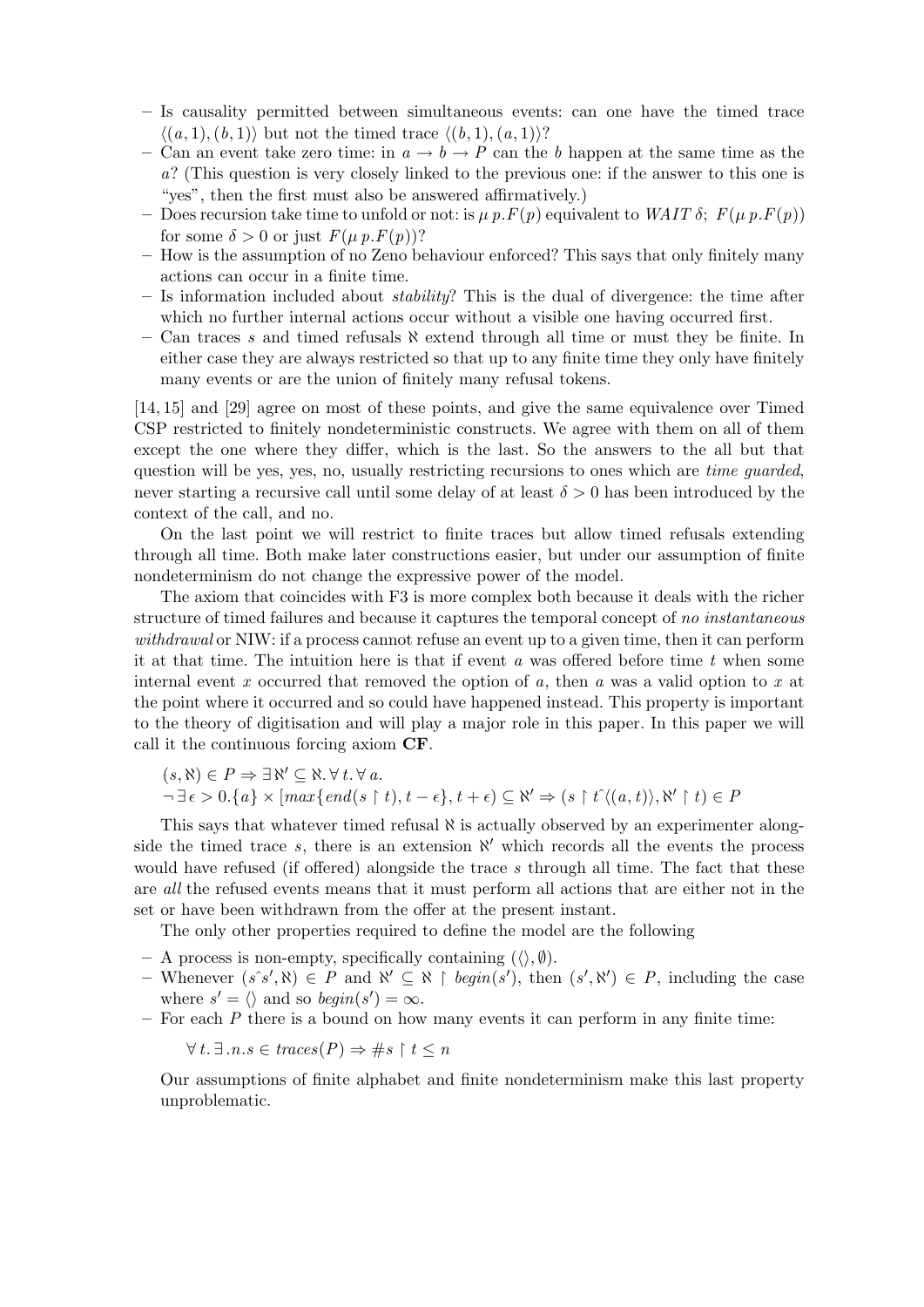The (continuous) timed failures model  $\mathcal{F}_{\mathbf{T}}$  will be the set of all sets P of timed failures satisfying all of the above.

A corresponding model  $\mathcal{F}_{DT}$  exists for discrete time: where time is measured in discrete units, separated by some marker such as an event tock representing the regular passage of time.  $\mathcal{F}_{DT}$  and variants have been studied and described in [14–16, 11, 8, 24]. In Timed CSP the processes do not communicate this event: you should think of it as a clock in the hands of an external observer. The discrete timed failures model has behaviours that consist of a trace consisting of events including tock, including a refusal set of events before each tock and at the end. None of the refusal sets include tock. Another equivalent presentation is as a sequence of failures  $(s, X)$  where there is a notional tock between each consecutive pair. For consistency with the continuous treatment above, in this paper we will assume that the behaviour is infinite but contains only finitely many non-tock events. [Thus it contains a record of refusals at all integer times.]

The events between two consecutive tocks are thought of as occurring at one of a discrete series of "moments", and the refusal set records what is refused at the point time advances, exactly in the spirit of the continuous timed failures model.

Because of this structure in which all behaviours have infinitely many tocks, the usual empty trace  $\langle \rangle$  or  $(\langle \rangle, \emptyset)$  representing a process doing nothing is replaced by  $\Delta = \langle \emptyset, \text{tock} \rangle^{\omega}$ . where time passes for ever but nothing is seen to be refused.

While the complete Timed CSP language can be given a compositional semantics over  $\mathcal{F}_{T}$ , to have a semantics over  $\mathcal{F}_{DT}$  a program needs to use only integer delays in WAITs, event timings and any other places where a delay is introduced. In other words it must be an integer Timed CSP program as defined earlier.

 $\mathcal{F}_{DT}$  also has the NIW property: if an event cannot be refused before a *tock*, then it is possible after the tock. Intuitively, the withdrawal of the offer of some event a after a tock occurs because the tock enables some  $\tau$  that changes the state. But since  $\tau$  is after the tock,  $a$  is possible also up to that same point after tock. The property analogous to  $CF$  is the discrete forcing axiom DF:

$$
s \in P \Rightarrow \exists s' \supseteq s. \forall a.
$$
  

$$
s' = s_1 \hat{ } \langle X, \text{tock} \rangle \hat{ } s_2 \land a \notin X \Rightarrow (s' \hat{ } \langle a \rangle \hat{ } \Delta \in P \land s' \hat{ } \langle X, \text{tock}, a \rangle \hat{ } \Delta \in P)
$$

Here,  $s \subseteq s'$  means that the traces (of ordinary events and tocks) in the two behaviours are the same, and that each refusal in s is a subset of the one at the corresponding point in  $s'$ .

DF can be paraphrased as saying that each observed behaviour of P must have arisen from an actual behaviour of the underlying machine performing the same trace, where the complement of the refusal at each *tock* were the events being offered at that point. Each such event could therefore occur either before or (because of NIW) after the tock.

In both  $\mathcal{F}_{\mathbf{T}}$  and  $\mathcal{F}_{\mathbf{DT}}$ , the no instantaneous withdrawal property gets in the way of the idea of determinism. If we continue to identify determinism with processes being unable, after any given trace, both to accept and refuse any event, it is clear that no process that ever withdraws an offer can be deterministic.

**Definition 1.** [19] A timed process is said to be quasi-deterministic when any visible event that occurs at time t either is the first to occur at that time and has not been refused in an interval up to  $t$ , or is not refused at  $t$ . Specifically: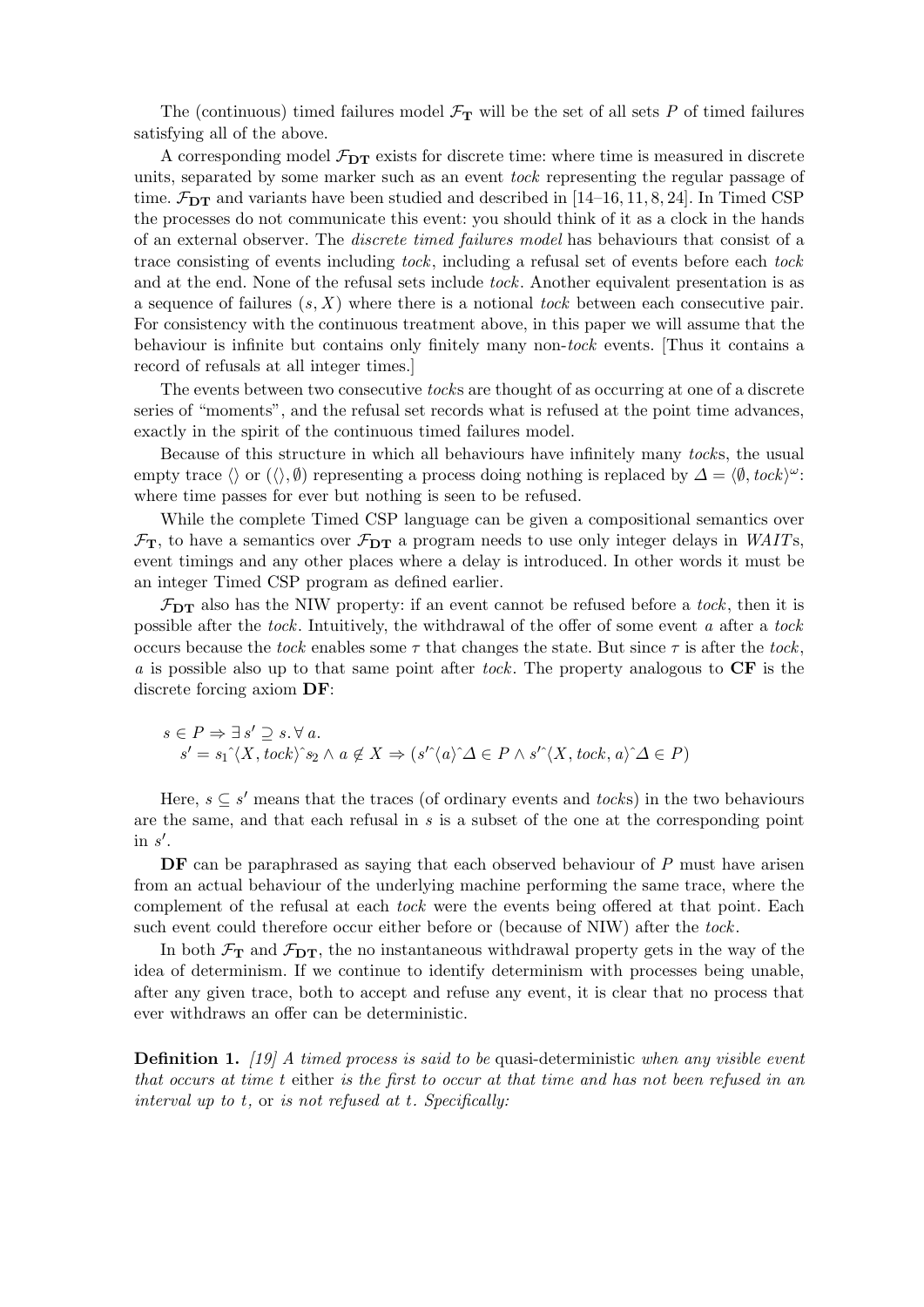- Over  $\mathcal{F}_{\mathbf{T}}$ , if  $(s \hat{h}(a, t), \aleph) \in P$  then either  $t > 0$  and end(s)  $\lt t$  and there exists  $\epsilon > 0$  such that  $(s \setminus (a, t)), \aleph \cup \{a\} \times [t - \epsilon, t]) \notin P$  or there is no  $\epsilon > 0$  such that  $(s, \aleph \upharpoonright t, \aleph \cup \{a\} \times [t, t + \epsilon) \in P$ .
- Over  $\mathcal{F}_{DT}$ , if  $s \hat{\ } \langle a \rangle^s s' \in P$  then either s has the form  $s''^{\wedge}\langle X, \text{tock}\rangle$  and  $s''^{\wedge}\langle X \cup \{a\}, \text{tock}, \{a\}, \text{tock}\rangle^{\wedge} \Delta \notin P$  or  $s^{\wedge}\langle \{a\}, \text{tock}\rangle^{\wedge} \Delta \notin P$ .

In each model, the first case allows a process to be quasi-deterministic even though there are traces after which an event can both be accepted and refused thanks to NIW. The following lemma, which follows immediately from the above, gives characterisations of processes that are not quasi-deterministic.

- **Lemma 1.** (i) Over  $\mathcal{F}_{\mathbf{T}}$  the process P is non-quasi-deterministic if and only if it has a behaviour  $(s, \aleph)$  such that one of the following applies:
	- (a) There exist a and  $t_2 > t_1 = end(s)$  such that both  $(s \langle (a, t_1) \rangle, \aleph \upharpoonright t_1)$  and  $(s, \aleph \cup$  ${a} \times [t_1, t_2)$  are in P.
	- (b) There exist a and  $t_3 > t_2 > t_1 \geq end(s)$  such that both  $(s \setminus (a, t_2) \setminus \mathbb{R} \restriction t_2)$  and  $(s, \aleph \cup [t_1, t_3))$  are in P.
- (ii) Over  $\mathcal{F}_{\text{DT}}$  the process P is non-quasi-deterministic if and only if it has a behaviour  $\hat{s} \Delta$ such that one of the following applies:
	- (c) s does not end in tock, and both  $s^{\wedge}(a)^{\wedge}\Delta$  and  $s^{\wedge}(a),$  tock)^ $\Delta$  belong to P.
	- (d) s has the form s<sup>'</sup><sup></sup> $\langle X, \text{tock} \rangle$ , and both s<sup>^</sup>\a<sup>}</sup> $\Delta$  and s'<sup>'</sup> $\langle X \cup \{a\}, \text{tock}, \{a\}, \text{tock}\rangle$ <sup>'</sup> $\Delta$  are  $in$   $P$ .

Some simple examples are:

- (WAIT  $1 \square a \rightarrow STOP$ ); STOP, which in either model can either perform a or refuse it at time 1 is quasi-deterministic.
- On the other hand

$$
((WAIT 1 \Box a \rightarrow STOP); STOP) \sqcap (WAIT 1; ((a \rightarrow STOP) \Box (b \rightarrow STOP)) \setminus b)
$$

is not because behaviours in which the second  $a$  occurs after the refusal of  $a$  at any point in  $[0, 1)$  (continuous model) or before the first tock (discrete model) have neither of the alternative properties.

It is interesting to note that this process is, in both models, equivalent to WAIT 1; ((a  $\rightarrow$  $STOP) \square (b \rightarrow STOP) \setminus \{b\}$ , namely a process that can always refuse a but can also perform it at time 1.

Over the continuous model  $\mathcal{F}_{T}$ , quasi-determinism exactly captures the concept of refinement maximality<sup>1</sup>.

**Theorem 1.** Over  $\mathcal{F}_{\mathbf{T}}$  a process P is refinement maximal (i.e.  $Q \supseteq P \Rightarrow Q = P$ ) if any only if it is quasi-deterministic.

PROOF The proof of this rests on the structural axiom CF quoted above. In fact both quasi-determinism and refinement maximality are equivalent to the following:

$$
(*) \quad \forall (s, \aleph) \in P. \exists ! \aleph'. \aleph' \supseteq \aleph. (s, \aleph') \in P \land \forall t \geq 0. \forall a.
$$
  

$$
(*) \quad (s \upharpoonright t \hat{\langle} a), \emptyset) \notin P \Leftrightarrow (\exists . \epsilon > 0. [\max \{ \text{end}(s \upharpoonright t), t - \epsilon \}, t + \epsilon) \subseteq \aleph')
$$

<sup>1</sup> It was not equivalent to maximality in [19] because that paper used the concept of stability discussed above.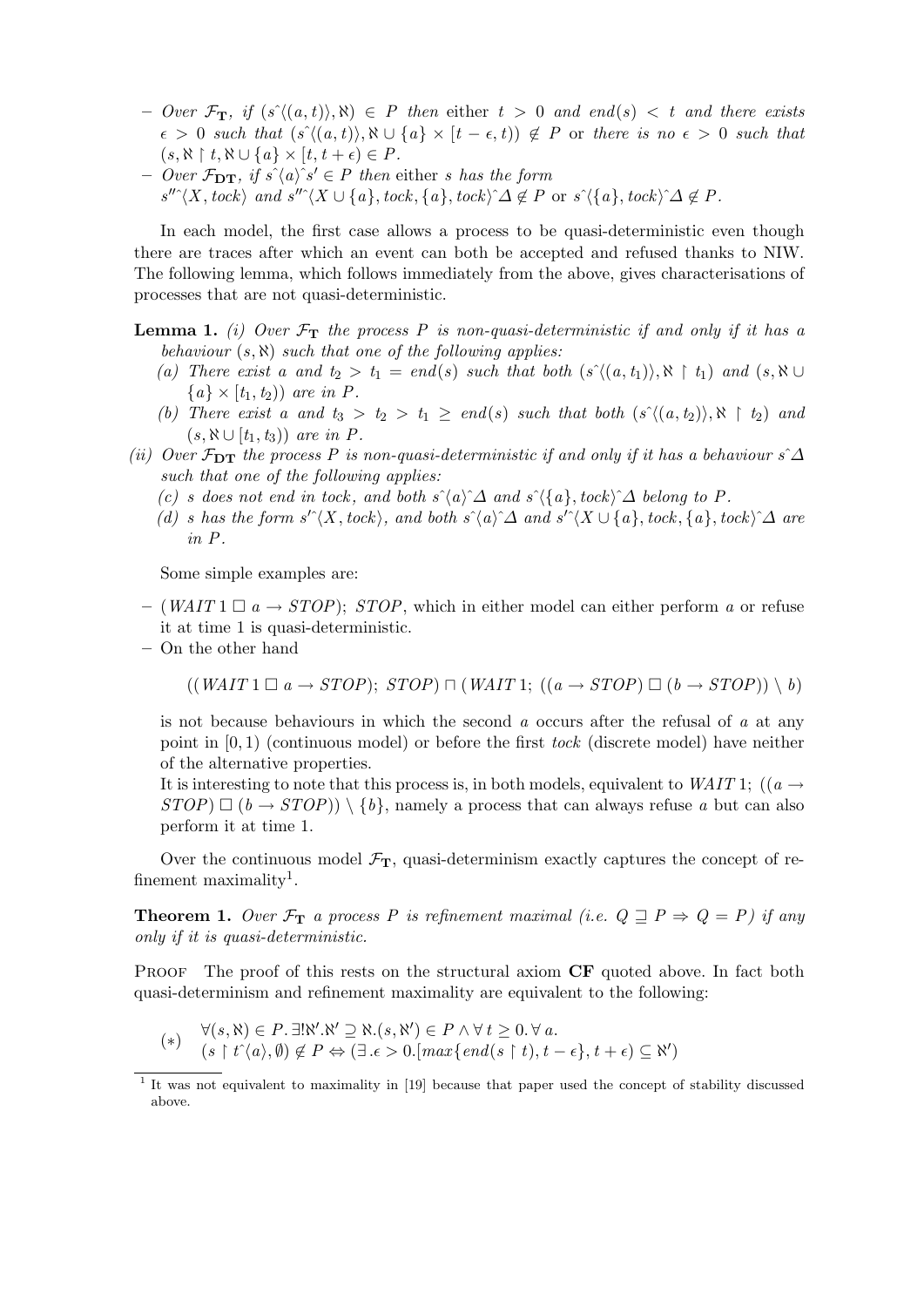In other words, there is a unique (i.e.  $\exists$ !) timed refusal  $\aleph'$  associated with every trace with the property that the trace can be extended at any time by any event just when that event has either just been withdrawn in  $\aleph'$  or is not refused in  $\aleph'$ .  $\aleph'$  is thus the only possible complement of the set of events the process actually offers through the trace.

Note that the uniqueness of  $\aleph'$  means that, for any fixed s, we are certain to get the same  $\aleph'$  for any  $\aleph$  such that  $(s, \aleph) \in P$ . So in particular every  $\aleph$  must be a subset of the one generated by  $(*)$  for  $(s, \emptyset)$ .

If  $P$  does satisfy the above then it is straightforwardly quasi-deterministic. It is maximally refined because if  $(s, \aleph) \in P - P'$  for some refinement P' then either  $s \in traces(P')$ or not. If so we get a contradiction because the  $\aleph'$  given for s in P' by CF necessarily omits some  $\{a\} \times [t_1, t_2] \subseteq \aleph$  where no event in s appears in the given interval. CF then implies that  $s \restriction t_1^{\hat{ }} \langle (a, (t_1 + t_2)/2) \rangle$  is a trace of P' even though it cannot be one of P. We can thus infer that the  $\aleph$ s associated with each trace s of  $P'$  are the same as those for s in P, and that there is is some shortest trace  $s^{\prime}((s, t))$  in P but not in P'. That gives a contradiction since the trace  $s \hat{\;} \langle (a, t) \rangle$  is implied by **CF** applied to trace s.

For any process  $P \in \mathcal{F}_{\mathbf{T}}$  one can construct a refinement  $P'$  satisfying property (\*) by induction on the length of trace: we start with  $\aleph^\langle \rangle$  chosen by CF for  $(\langle \rangle, \emptyset)$ . The length 1 traces are then just those implied by  $(\langle \rangle, \aleph \langle \rangle)$  under CF. Each such trace  $s = \langle (t, a) \rangle$  gives an  $\aleph^s$  implied by CF from  $(s, \aleph^{\langle} \restriction t)$  where it can be assumed that  $\aleph^s \restriction t = \aleph^{\langle} \restriction t$ . We then simply continue this process inductively for longer and longer traces, and finally identify  $P'$ with the set of all  $(s, \aleph)$  such that the trace s is generated at some point in this process and  $\aleph \subseteq \aleph^s$ .

 $P'$  satisfies property (\*) by construction. It is necessarily equal to P if the latter is refinement maximal, demonstrating that maximality implies (\*).

If P is quasi-deterministic, then  $P'$  omits no behaviour of P: if it did then this behaviour would differ from those picked for  $P'$  after some shortest trace s on which they agree. Whether the extra behaviour were a refusal token  $\{a\} \times [t_1, t_2)$  or event  $(a, t)$  after s, it would contradict quasi-determinism using arguments similar to the above.

 $\blacksquare$ 

This concludes the proof of Theorem 1.

The equivalence shown above to (\*) establishes the following corollary.

Corollary 1. A quasi-deterministic process in  $\mathcal{F}_{\mathbf{T}}$  is completely determined by its traces. In other words, if P and Q are quasi-deterministic and have the same set of traces, then  $P = Q$ .

It is natural to expect, given the above, that quasi-determinism corresponds to refinement maximality over  $\mathcal{F}_{DT}$  as well, but it is not true. Consider the processes

$$
P_1 = a \rightarrow STOP
$$
  

$$
P_2 = ((a \rightarrow STOP) \square WAIT 1); (WAIT 1; a \rightarrow STOP)
$$

Over the continuous model these are not comparable in the refinement order: in fact they are both quasi-deterministic and therefore maximal. Note in particular that there are traces that the first process has but the second does not, for example  $\langle (a, 1.5) \rangle$ .

However over the discrete model every trace of  $P_1$   $({\{\langle}\rangle\} \cup {\{\langle (a, n)\rangle | n \in \mathbb{N}\}})$  is also one of  $P_2$ : the trace  $\langle (a, 1) \rangle$  is present by NIW. However the first has less refusals since it does not have the behaviour  $\langle \emptyset, \text{tock}, \{a\}, \text{tock}\rangle^{\wedge}\Delta$  which the second does. Therefore  $P_2$  is not maximal even though it satisfies the definition of quasi-determinism over  $\mathcal{F}_{DT}$ .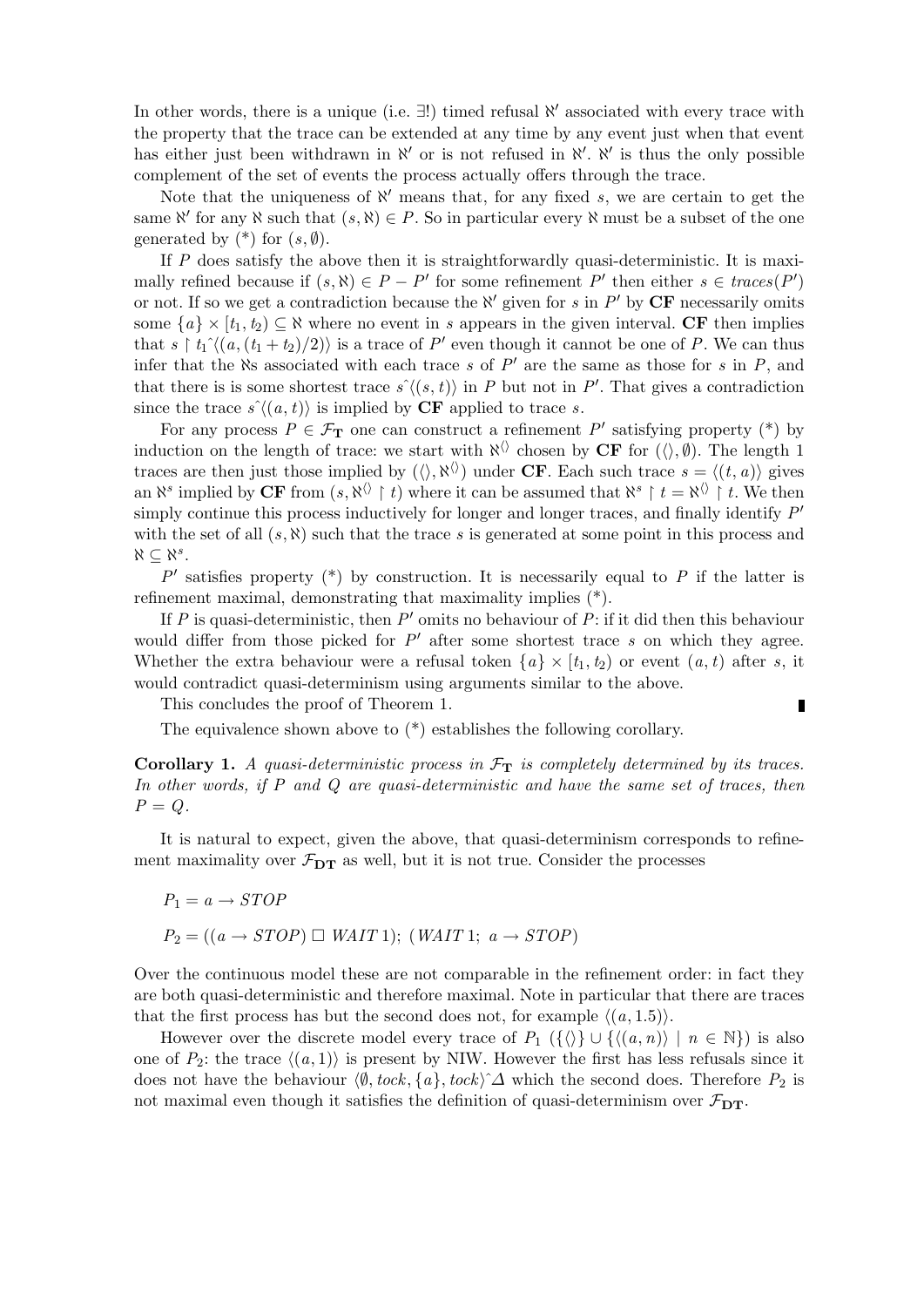In order to be refinement maximal over  $\mathcal{F}_{DT}$ , any withdrawal of an offer must be for at least two time units.

**Theorem 2.** Over  $\mathcal{F}_{DT}$ , a process is refinement maximal if and only if it is quasi-deterministic and satisfies the following:

 $-I$  f s<sup>∼</sup>(a)<sup>∼</sup> $\Delta$  and s<sup>∼</sup>{{a}, tock}<sup>∼</sup> $\Delta$  both belong to P, then s<sup>∼</sup>{{a}, tock, {a}tock}<sup>∼</sup> $\Delta \in P$ .

In other words, if a is withdrawn at time t then it must be withdrawn for two time units.

So if we were to model the Timed CSP process

 $((a \rightarrow STOP) \square$  WAIT 1;  $(WAIT 1; a \rightarrow STOP)$ 

in a domain where one time unit between tocks is 0.5 of the one used to measure WAITs we would get a refinement-maximal process, since  $a$  is withdrawn for 2 of the *tock*-units.

#### 4 The functionality of FDR

FDR is a model checker which by now has many features. That relevant to this paper is its ability to check for two properties of processes: refinement over a variety of models, and determinism. These are well known and well documented for untimed CSP. For that, the main models for calculating refinement are traces, failures and failures-divergences, the last two being equivalent for divergence-free processes.

Determinism means the combination of divergence freedom and the process never having both the trace  $s \hat{ } \langle a \rangle$  and the failure  $(s, \{a\})$  (i.e. it can perform s and then refuse to perform any member of the set  $\{a\}$ .) As well as the natural determinism check over the failures-divergences model, FDR can also attempt to perform a check which ignores potential divergence. When the latter is known to be impossible this gives the same result, but there is a use relevant to this paper where divergence is sometimes possible and makes FDR fail to produce an answer. See Section 5 below.

All the above is well known for untimed CSP, but new capabilities [2] allow it to do these things in the context of integer Timed CSP. That is, Timed CSP where all WAITs and event delays are integer, and where we only record the integer part of the time when each event occurs. This is reported in [2], and allows the user to mix, in a single script, Timed CSP and "tock-CSP", namely the language of untimed CSP in which the passage of time units is represented via the event tock that is included in programs like ordinary members of  $\Sigma$ . In fact FDR's implementation of Timed CSP works by translating that language to a special form of tock-CSP that is semantically equivalent to it over  $\mathcal{F}_{DT}$ .

In running both Timed CSP and tock-CSP, FDR requires the user to apply an operator that gives internal events  $\tau$  priority over the passage of time via tock. This operator is

 $pri(P) = priority(P, \{\}, \{lock\})$ 

in the priority notation used by FDR. This is needed to achieve maximal progress as described above.

FDR can perform refinement checks between Timed CSP processes, where time is represented via the tock event, using all the usual models that it supports (traces, failures etc). These are frequently the most appropriate models for comparing a complete Timed CSP process against a specification, often written in tock-CSP, but it is important to remember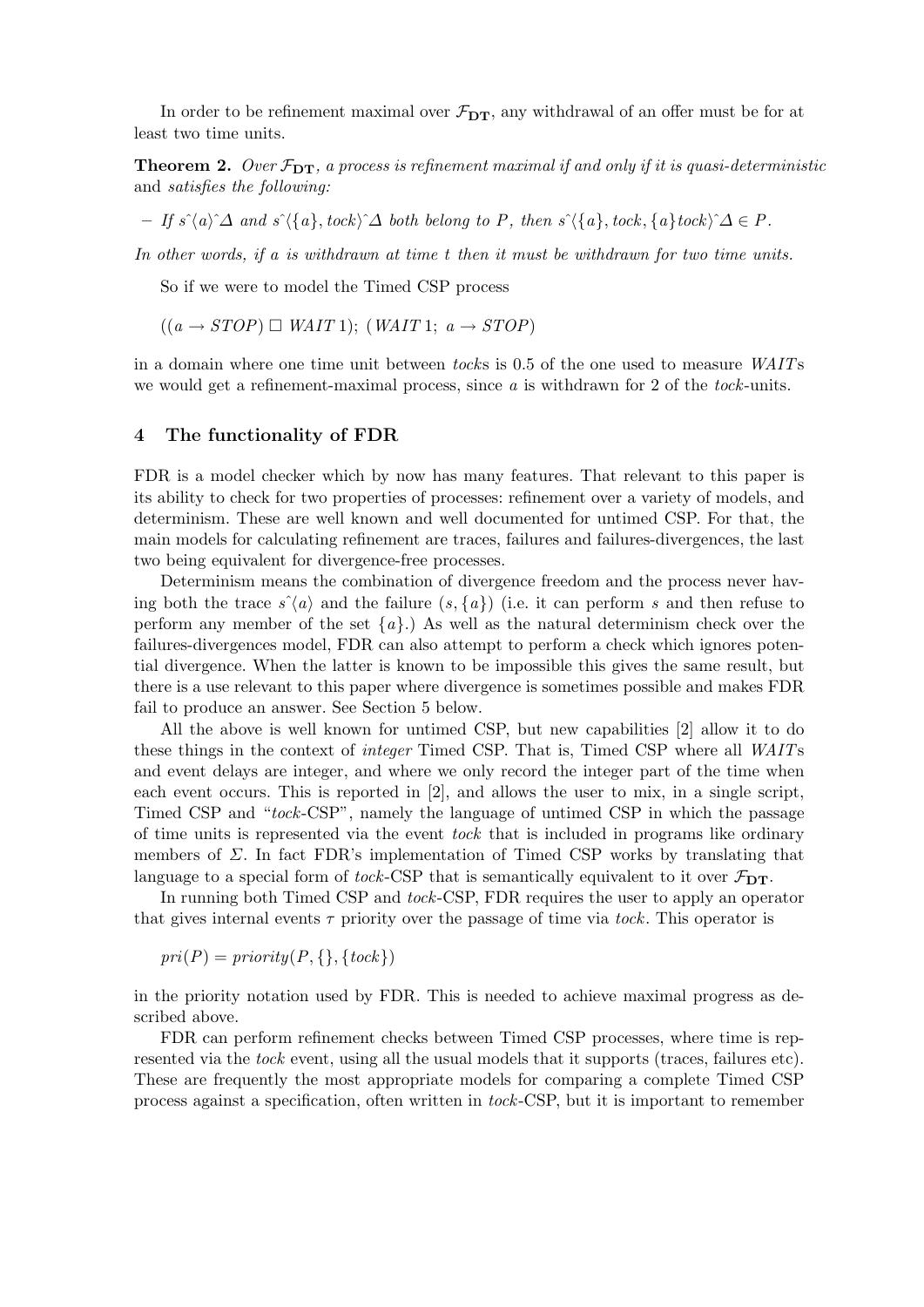that most of them are not compositional over Timed CSP: one cannot for example infer over Timed CSP that  $P \sqsubseteq_T Q \Rightarrow C[P] \sqsubseteq_T C[Q]$  for a Timed CSP context  $C[\cdot]$ .

FDR is also capable of checking refinement in  $\mathcal{F}_{DT}$  between integer Timed CSP programs, which is compositional. At present this is done by using the refusal testing model embedded within FDR and a transformation on the Timed CSP processes it generates, but it may be implemented directly in future versions.

### 5 Noninterference via determinism?

This ability to characterise a deterministic process even though its internal construction includes nondeterministic choice is the key to the definition of noninterference in [27, 21, 22. Given a process P with two users whose disjoint alphabets H and L partition its own, we can say that a process P can transmit no information from H to L if  $\mathcal{A}_H(P)$  is deterministic, where  $\mathcal{A}_H(P)$  abstracts away the behaviour of a most nondeterministic user controlling  $H$ . We consider all of the things the high level might do on its side of  $P$ , take the nondeterministic choice of all of them, and specify that the low level user's view must be deterministic despite that.

This is a very elegant definition, but (as with every other definition of noninterference over complex behaviours that we are aware of) it is not perfect:

- It only captures information flow that is visible in the patterns of behaviour recorded in the model being used: so if we are using the failures-divergences model a process can pass this specification despite having timing channels. [However, as remarked in [23], this definition is insensitive to which of a large class of untimed models for concurrency are used.]
- It does not distinguish between nondeterminism that is causally linked to the actions of  $H$  and that which is intrinsic to  $P$ 's behaviour. Even nondeterminism that is built in to help conceal  $H$  behaviour from  $L$  will mean that  $P$  is deemed insecure. Thus the definition is only exact for deterministic  $P$ ; for nondeterministic  $P$  it is conservative in the sense that it never deems an insecure process secure, but might say a secure one is insecure. [As discussed in [22], for example, the class of models in which  $\mathcal N$  rests are simply incapable of making the necessary distinctions when  $P$  is nondeterministic.

In this paper we are addressing the first of these problems. To handle the second without admitting insecure processes as secure would require much more operational and intensional models of processes.

The abstraction used should capture all the ways in which  $P$  can be influenced by the process interacting with it in  $H$ . If this interaction follows the standard CSP model then potentially that user can not only select which  $H$  action is picked when several are made available, but also whether one is selected at all. In this case the correct abstraction to use is lazy abstraction, defined over the stable failures model (in which the divergence component of  $\mathcal N$  is replaced by one of finite traces) by

 $\mathcal{L}_H(P) = (P \parallel CHAOS_H) \setminus H$ 

(The use of  $\mathcal N$  with this formulation creates problems because it can introduce divergence that is not appropriate.)

An alternative form of abstraction called *mixed abstraction* is used when  $H$  is partitioned into two sets  $H_D$  and  $H_S$ , where the user is assumed to be able to delay the first but not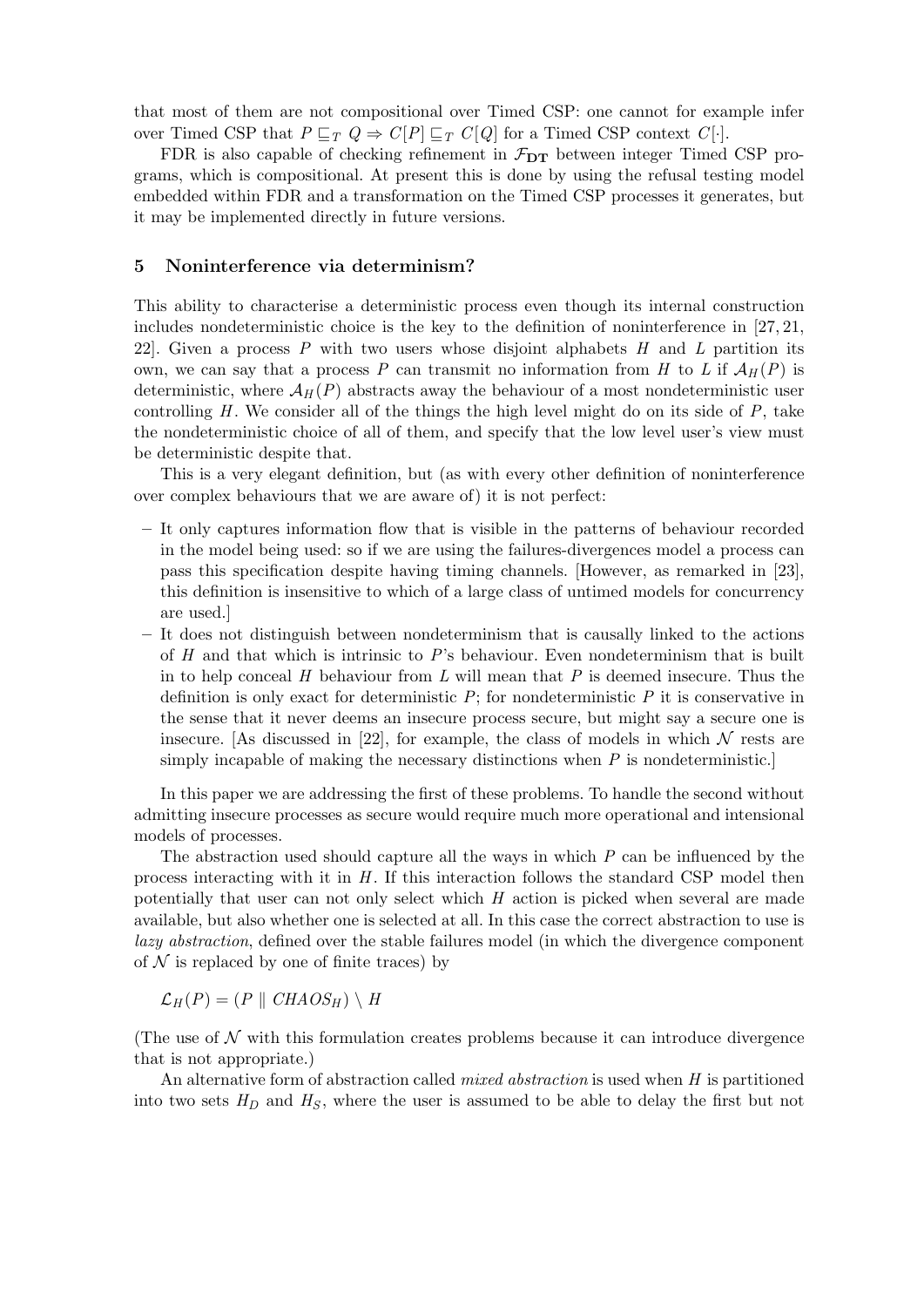the second, which are *signals* from process to user.

$$
\mathcal{L}_H^{H_S}(P) = (P \parallel \text{CHAOS}_{H_D}) \setminus H
$$

In this paper we will concentrate on lazy abstraction, but everything we do would work under an analogous treatment of mixed abstraction.

So the definition of noninterference on which our work in this paper will be based is the following.

**Definition 2.** The process  $P$  is said to be lazily independent of  $H$  over the failuresdivergences model N if  $\mathcal{L}_H(P)$  is deterministic.

Numerous examples of how this definition works in characterising information flow can be found in [21, 27, 22], as can results such as the demonstration that a deterministic process P is equivalent to the independent parallel composition  $P_H$  |||  $P_L$  where  $P_L = \mathcal{L}_H(P)$  and  $P_H = \mathcal{L}_L(P)$  if and only if both these processes are deterministic. In other words P is separable if and only if  $P$  is lazily independent of both  $L$  and  $H$ .

This immediately suggests that the way to check if a finite state process satisfies this over N is to ask FDR if  $\mathcal{L}_H(P)$ , formulated using  $CHAOS_H$  as above, is deterministic. However it is not quite as simple as that, since the check can be subverted by the same divergences (resulting from infinite sequences of hidden  $H$  actions in  $P$ ) that mean the definition does not work in  $N$ . In fact these divergences can even subvert a determinism check carried out in the stable failures model, since FDR's algorithm to do that does not always work on a divergent process – see [22]. As remarked there, one reliable method for doing this is the pair of checks

$$
\begin{array}{c}\n-P \parallel STOP \text{ deterministic (over } \mathcal{N}) \\
-P \parallel STOP \sqsubseteq_F (P \parallel CHAOS_H) \setminus H \\
+ P \parallel STOP \sqsubseteq_F (P \parallel CHAOS_H) \setminus H\n\end{array}
$$

This pair of checks together imply that  $\mathcal{L}_H(P)$  is deterministic, and do not allow an infinite sequence of H actions to cause a problem.

A second reliable method is to replace FDR's built-in check for determinism by a method that can be implemented directly in terms of the tool's refinement checking capabilities, namely to compare two copies of the process  $P$  being checked and forcing the second to follow exactly every trace that the first follows. If it never diverges and this always succeeds then  $P$  is deterministic, otherwise it is not. Since we will be adapting this idea (originally due to Lazi $\epsilon$  [10]) later in this paper, we realise it below in a way easily implemented in FDR. Here *clunk* is an event that the process P does not use itself and  $E = \sum - \{ \text{clunk} \}$ :

$$
CReg = x?E → clunk → CReg
$$
  
\n
$$
Clunking(P) = P \parallel CReg
$$
  
\n
$$
Test = x?E → x → Test
$$
  
\n
$$
RHS(P) = ((Clunking(P) \parallel \parallel Clunking(P)) \parallel Test) \setminus \{clunk\}
$$
  
\n
$$
LHS = STOP \sqcap x?E → x → LHS
$$

The use of *clunk* keeps the two copies of  $P$  within one event of each other, so that each pair of events come one from each copy. Test forces the two to follow the same trace.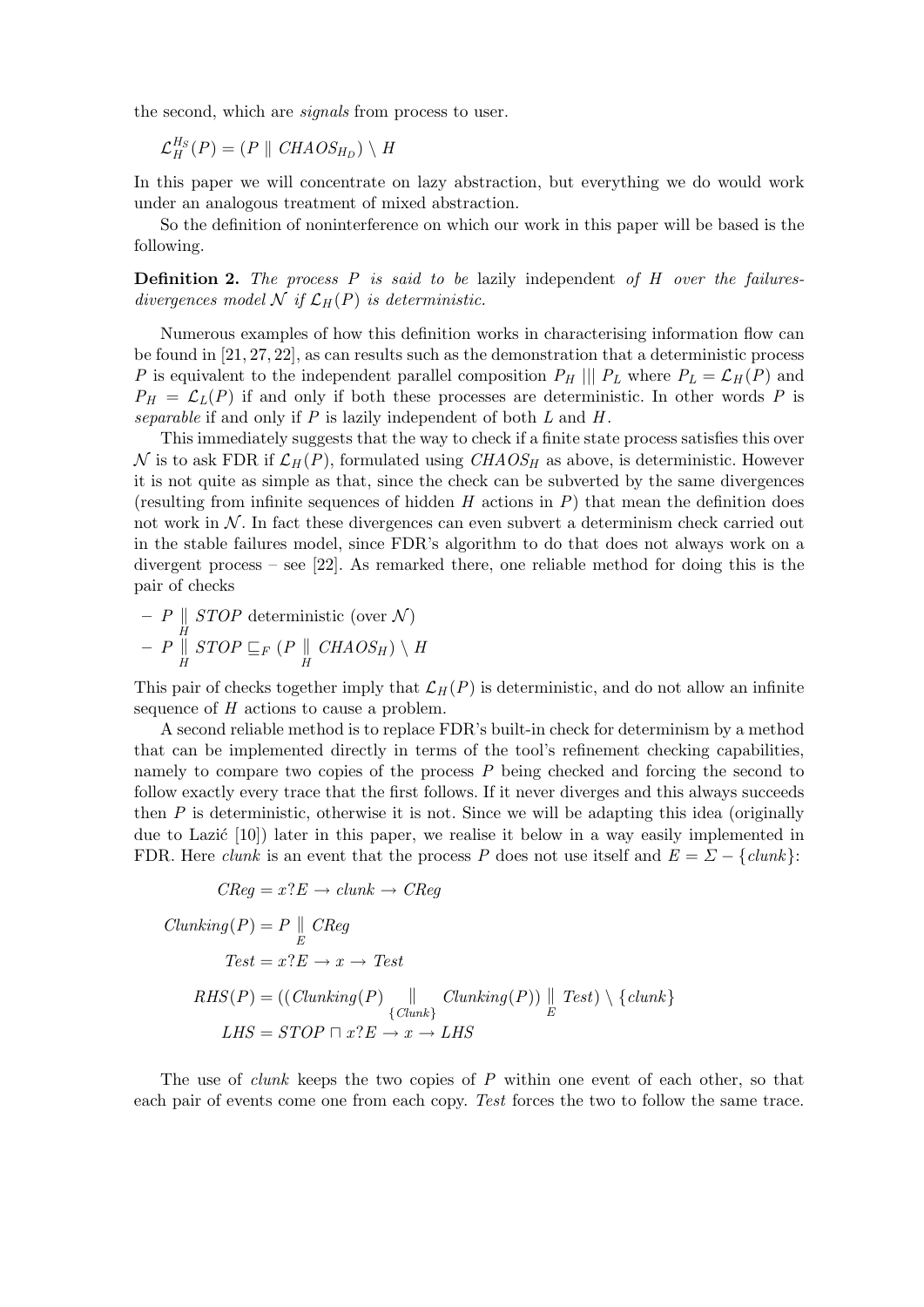The specification LHS allows anything this  $RHS(P)$  might do except for one process being unable to follow the other's lead causing deadlock, or P diverging.

LHS  $\sqsubseteq_{FD} RHS(P)$  is then true if and only if P is deterministic, and if  $\sqsubseteq_{FD}$  is replaced by  $\sqsubseteq_F$  we get a test for the failures model version of determinism that is not vulnerable to the issue described above. Therefore applying the above to the  $CHAOS<sub>H</sub>$  formulation of  $\mathcal{L}_H(P)$  gives our second reliable test of lazy independence.

The intuition of the deterministic low-level abstraction implying absence of information seems equally valid in Timed CSP, and indeed any of the checks for it listed above works as least as well in the discrete version implemented in FDR. Indeed the absence of Zeno behaviour implies that the simple formulation using the failures or failures/divergences determinism check is guaranteed to work as hiding high-level events cannot introduce divergent behaviour.

$$
(P \t || \t TCHAOS_H) \setminus H
$$

can be tested for determinism where  $TCHAOS<sub>H</sub>$  is the tock-CSP process

$$
TCHAOS_H = tock \rightarrow TCHAOS_H \Box (STOP \Box? x : \Sigma - \{ tock \} \rightarrow TCHAOS_H)
$$

Note that this process violates the no-Zeno assumption, but that if  $P$  satisfies it then so does the construction for lazy abstraction above.

If the lazy abstraction of a Timed CSP process  $P$  is deterministic, then this does imply absence of information flow at least as measurable in the model being considered. The fact that no process which ever withdraws an offer is deterministic thanks to NIW represents a major problem for this definition.

Given our analysis in Section 3, we should contemplate modifying our definition so that it is deemed free of information flow if the abstraction is either refinement maximal or quasi-deterministic. Over the continuous model  $\mathcal{F}_{\mathbf{T}}$  these are the same thing, but it is as well to ask which if either is in principle the right answer.

If we believe that the model  $M$  we are using records all the observations that Lois might make are the ones recorded in whatever semantic model we are using, then the right answer appears to be "maximally refined". For we know that the observations she can make will be those possible for some process  $P_H$  in  $\mathcal{M}$ , depending on how the high-level user Hugh chooses to behave. Whatever Hugh does will be a refinement of the least refined process he can be. So if Lois's view is already maximally refined for the least refined Hugh, nothing he can do can change her view. This gives us a much stronger guarantee than simply saying that Lois's view is independent of Hugh's behaviour, because it also allows for possible variability in the system P's.

We illustrate this with an example: suppose  $LEAK$  is any process that passes information from Hugh to Lois, for example

### $LEAK = huah?x \rightarrow lois!x \rightarrow LEAK$

Now suppose that M is any process with alphabet L (implying that  $\mathcal{L}_H(M) = M$  such that  $M \subseteq \mathcal{L}_H (LEAK)$ . Then if  $P = M \cap LEAK$  then Lois's view of the combination of P and Hugh will be equivalent to M no matter what process with alphabet H we pick for Hugh. Nevertheless the system  $P$  is allowed to behave like  $LEAK$  which is not secure.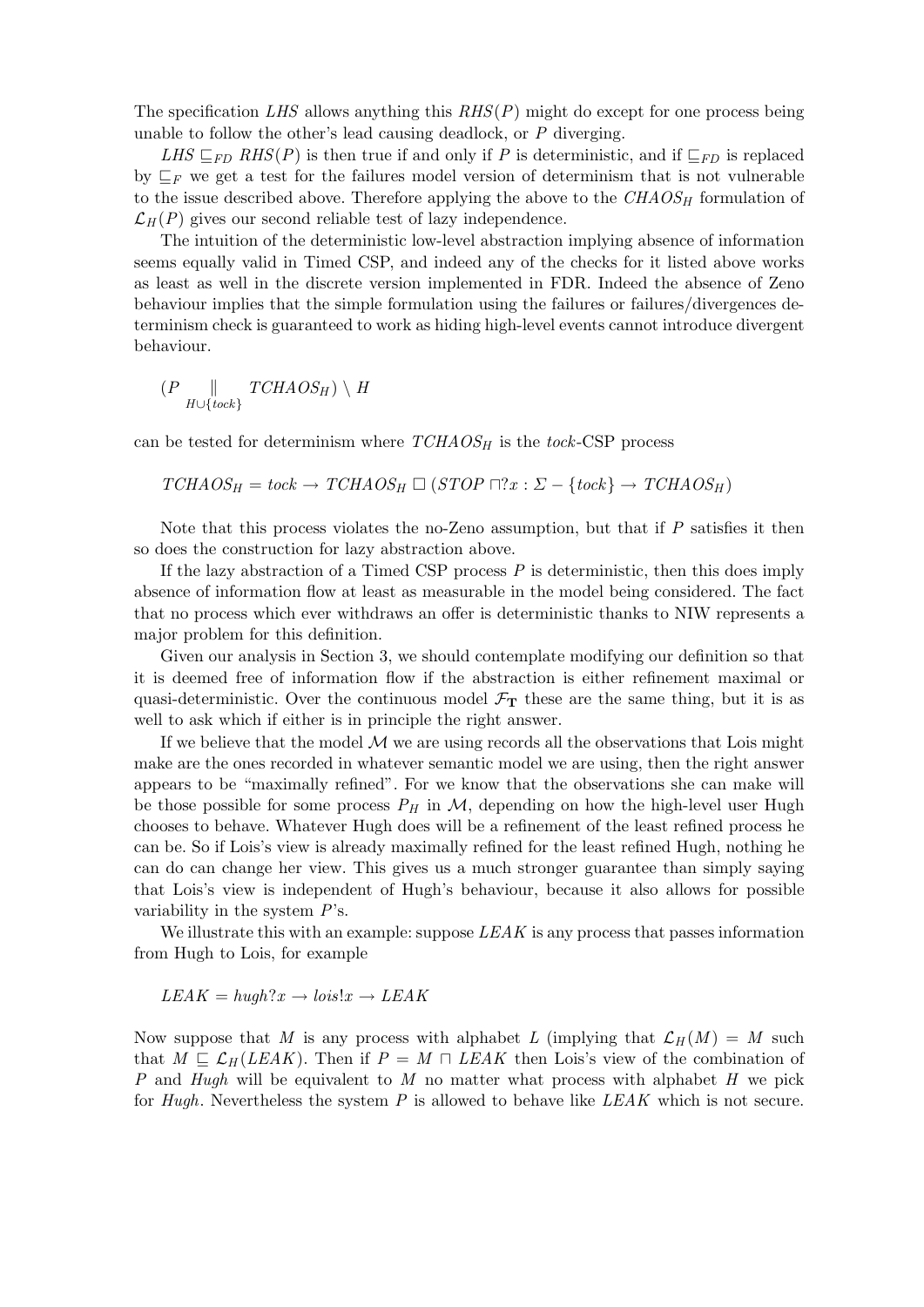In fact, because M never communicates with Hugh, the latter knows that anything he communicates to  $P$  will immediately be sent to Lois.<sup>2</sup>

Thus insisting that  $\mathcal{L}_H(P)$  is maximally refined shows that neither Hugh's decisions or the ways in which P can behave as a more refined process can affect Lois's view.

All this is, of course, very similar to the justification of the determinism-based definition of noninterference, which is not surprising. Where maximally refined processes are not deterministic this new definition requires the knowledge that whatever nondeterminism that remains cannot be resolved by whatever Hugh does and whatever internal decisions are made in P. In other words, whatever nondeterminism remains in a maximally refined process must remain in the mechanism that Lois observes. With this caveat, we can express the following re-characterisation of noninterference.

Generalised characterisation of noninterference Suppose we have a semantic model in which refinement coincides with the reduction of all visible nondeterminism that can be eliminated by implementation decisions. Then if the abstraction  $A_H(P)$  characterises how P appears to  $L$  in the presence of the most nondeterministic conceivable behaviour in  $H$ , we can deem P to be independent of L if  $\mathcal{A}_H(P)$  is maximal in the refinement order.

In the discrete case we have found where it is possible to refine nondeterminism in a quasi-deterministic process, one can construct an example to show that having a discrete quasi-nondeterministic abstraction need not exclude information flow. With tock-time unit 1, with a an event in L and h an event in H and h a further event, where both h and h take the same time (say  $d$ ) to complete, we can define:

 $R = (h \rightarrow P_2 \square b \rightarrow P_1) \setminus \{b\}$ 

This process is certain to perform either h or the hidden b in the first time step, and if Lois ever sees  $a$  refused after the delay  $d$  but before  $a$  has occurred, then she will know h has occurred. The natural lazy abstraction of R is just WAIT d;  $P_2$ , which is quasideterministic.

So we have concrete evidence that quasi-determinism of the abstraction over discrete models does not always mean absence of information flow, and a powerful argument that under certain assumptions the refinement maximality of the abstraction does guarantee it. Nevertheless we will find in Section 6 that quasi-determinism over discrete models can be useful nevertheless.

#### 5.1 Abstraction over timed failures

In order to give substance to the specifications of noninterference implied above, we must formulate abstraction over the continuous and discrete timed failures models. We concentrate on lazy abstraction but remark that mixed abstraction poses no problems other than getting the lazy part of it right: high level actions that cannot be delayed by Hugh are still hidden.

We start with  $\mathcal{F}_{DT}$ . We want  $\mathcal{L}_H(P)$  to represent how P looks to an observer unable to see alphabet  $H$  on the assumption that there is a user interacting with  $P$  in  $H$  with the full capability of offering subsets of events to the process that vary (a) when an event occurs and (b) with time.

<sup>&</sup>lt;sup>2</sup> If different instances of *Hugh* combined with  $P$  produce different answers, this is concrete evidence that information be passed through  $P$ , so we can certainly use such comparisons to search for covert channels. It is just that such a comparison cannot easily be justified as a complete test for information flow.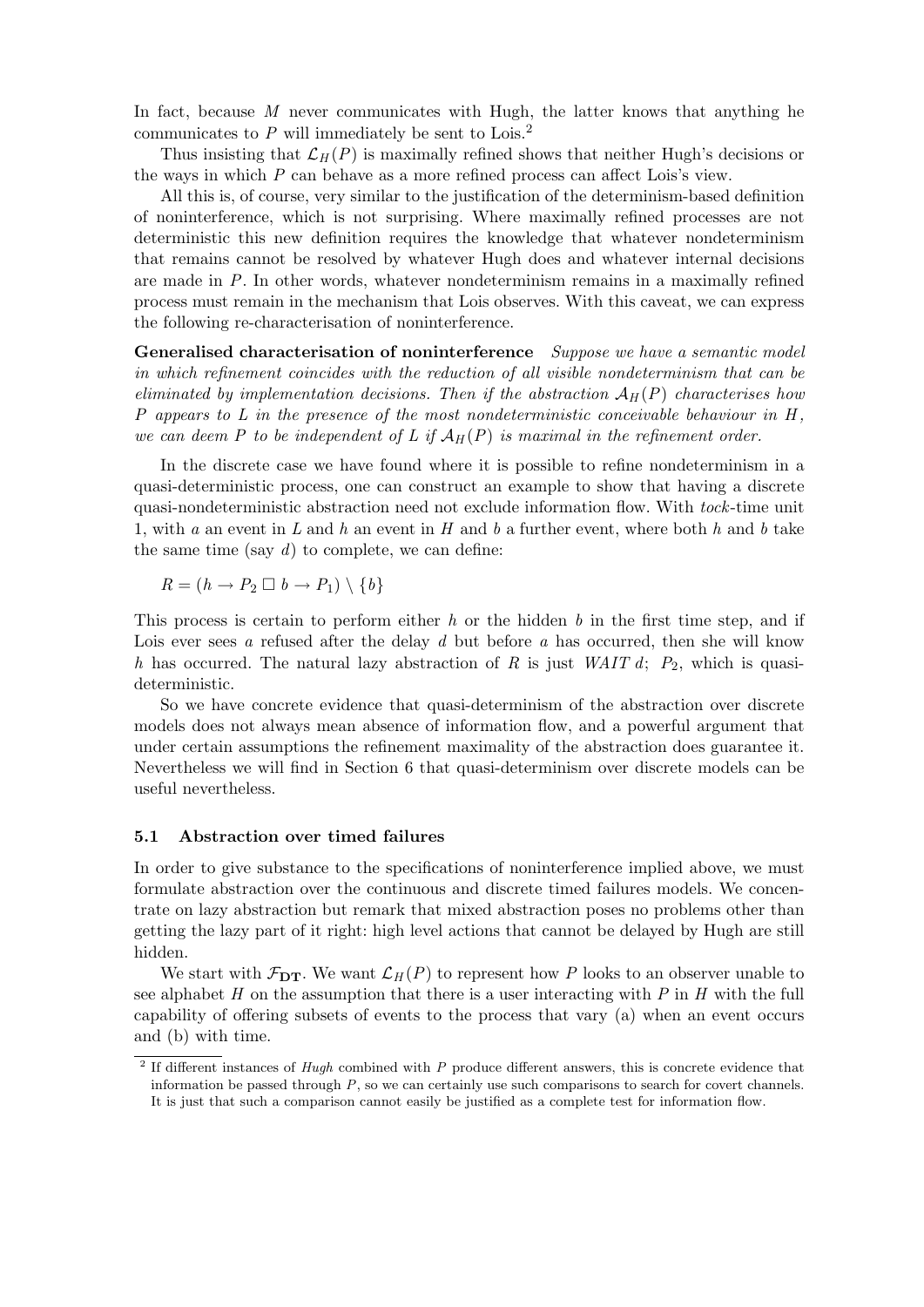Simply translating the untimed formulation to Timed CSP:

 $(P \parallel$ H  $CHAOS_H^-$  \ H where  $CHAOS<sub>H</sub><sup>-</sup> = STOP \square?x : H \rightarrow CHAOS<sub>H</sub><sup>-</sup>$ 

brings a number of problems.

- If some events in H take more than 0 time to complete,  $CHAOS_H^-$  defined like this is not as general as it should be since it cannot immediately follow up such an event with another, even though we can imagine Hugh as a parallel process that can. The natural way to solve this problem is to define  $CHAOS<sub>H</sub><sup>-</sup>$  in an environment where all events take zero time.
- If some events in  $H$  take 0 time (which they will if we follow the solution above) then the recursion for  $CHAOS_H^-$  is not time guarded and the process can perform an infinite number of events in a finite time. This means that  $CHAOS<sub>H</sub><sup>-</sup>$  is not a proper Timed CSP process. However it is still reasonable to regard the parallel composition  $P \parallel$ H  $CHAOS_H^-$

as one since  $CHAOS_H^-$  can perform no more actions than P does. So this is more of an apparent problem than a real one.

– More subtly, imagine the situation where the  $CHAOS<sub>H</sub><sup>-</sup>$  process defined above has resolved its nondeterministic choice in the first time step, but no  $H$  action occurs before the first tock. The operational semantics of CSP give it no way of changing its mind for the second time step. At the level of timed failures, the semantics of this  $\textit{CHAOS}_{H}^$ does not contain the behaviour  $\langle H, \text{tock}, h \rangle^{\wedge} \Delta$  for  $h \in H$ . It is because this definition is deficient in this way that we have given it the superscript −.

An efficient definition that does work (still subject to the assumption that events in it take zero time, and that it must be put in parallel with a non-Zeno process) is

$$
\textit{CHAOS}^A_H = \left( ?x : H \rightarrow \textit{CHAOS}^A_H \right) \rhd \left( \textit{WAIT 1}; \ \textit{CHAOS}^A_H \right)
$$

where  $\triangleright$  is the asymmetric choice operator that initially offers the choice of the events of its left-hand argument with a  $\tau$  that takes it to its right-hand argument. ( $P \triangleright Q$  is equivalent to  $(P \square a \rightarrow Q) \setminus \{a\}$  for an event a not appearing in either P or A.) Thus  $CHAOS<sub>H</sub><sup>A</sup>$  can perform any sequence of H events in a given time unit but may at any time opt not to perform any more before the next *tock*. This version never offers events from  $H$  in a stable state, which could be problematic in some contexts, but will not be when events from  $H$  are hidden as they are in abstraction: that explains the superscript A (for abstraction).

So our definition of lazy abstraction over  $\mathcal{F}_{DT}$  will be

$$
\mathcal{L}_H(P) = (P \parallel \n\parallel \n\text{CHAOS}_H^A) \setminus H
$$

which gives us our first concrete timed definition of noninterference.

It is also possible to use the tock-CSP process TCHAOS defined earlier, which is also able to change its decisions about whether or not to offer  $H$  events each tock.

**Definition 3.** A process defined in integer Timed CSP is 1-independent of H if  $\mathcal{L}_H(P)$ (defined as above) is maximally refined in  $\mathcal{F}_{DT}$ .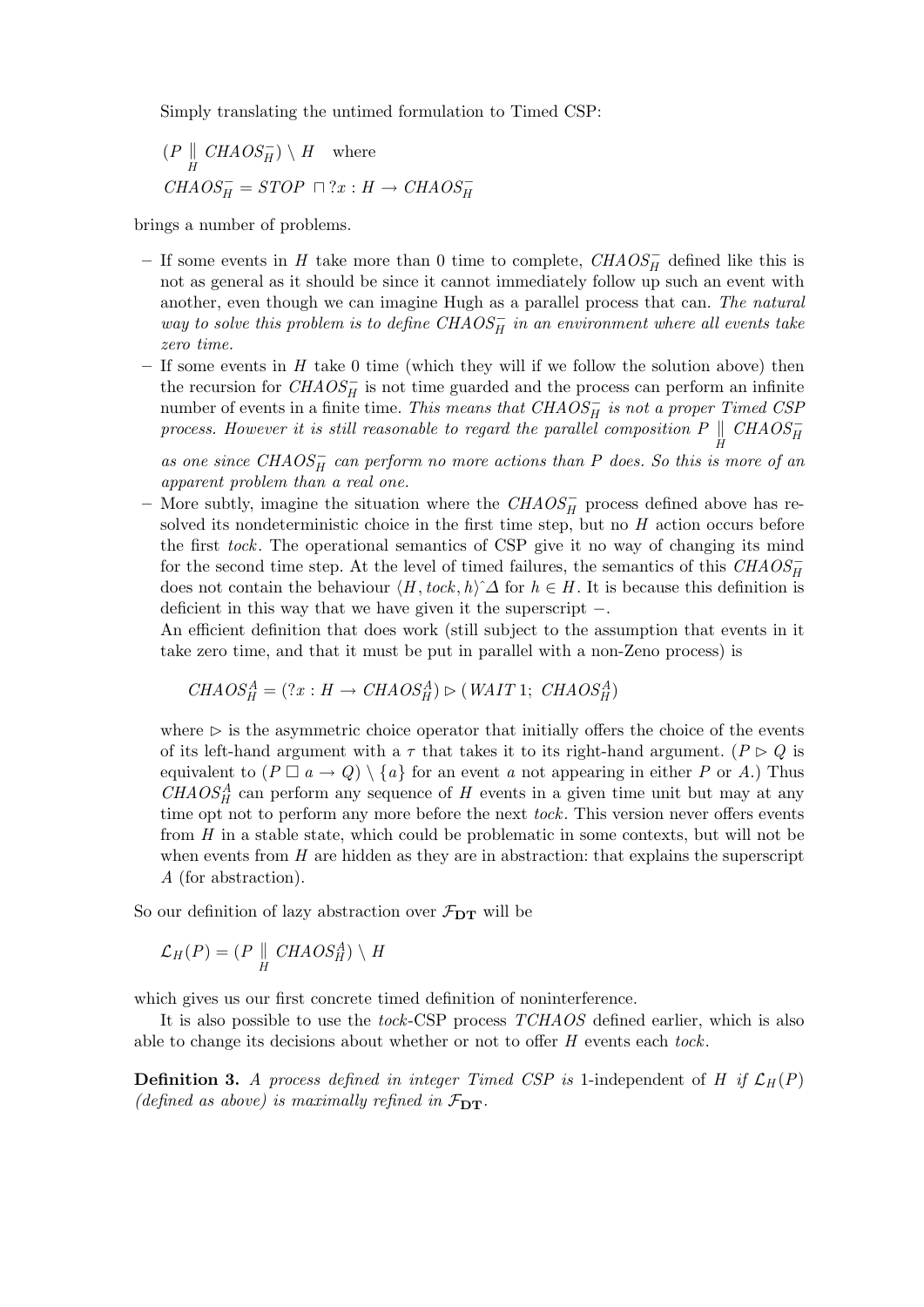The reason for the 1 in this name will become apparent in Section 6. In examining examples of timed noninterference we will largely restrict ourselves to examples which satisfy untimed noninterference, such as

$$
P = l \to l \to P \Box h \to LS \quad \text{where}
$$
  

$$
LS = l \to LS
$$

This, seemingly, just offers the event  $l \in L$  for ever, possibly interrupted by a single  $h \in H$ after an even number of  $l$ s. Since  $l$  is always on offer this satisfies the untimed definition of noninterference in the usual direction, but note that  $L$  can pass information to  $H$  by choosing an odd or even number of ls. So over untimed CSP,  $\mathcal{L}_H(P)$  is deterministic and  $\mathcal{L}_L(P)$  is nondeterministic.

For the definition of this  $P$  to be time guarded, we need  $l$  to take non-zero time to complete. However  $\mathcal{L}_H(P)$  is only maximally refined over  $\mathcal{F}_{DT}$  if h takes zero time, for otherwise there is a period after h when l is refused in a way in which it would not have been it h had not happened. So for example the abstraction will have the behaviours  $\langle l \rangle^{\hat{}} \Delta$ and  $\langle \{l\}, \text{tock}\rangle^{\wedge}\Delta$  if h take more than 0 time to complete. That would not be compatible with being maximally refined. On the other hand, if h does take time  $0$  (so that P is willing to communicate l immediately after h), the abstraction is equivalent to  $LS$ .

This example teaches us an expected lesson: if  $H$  and  $L$  share access to a sequentially defined process P, considerable care is necessary to eliminate all timing channels from H to L.

It is also interesting to note that if h takes one time unit then  $\mathcal{L}_H(P)$  is quasi-deterministic even though non-maximal, but that if either  $h$  takes at least two units, or we use the model  $\mathcal{F}_{DT}$  with the *tock* unit 0.5, then it is not quasi-deterministic.

We will see further examples of timed noninterference analysis later.

The problem with defining abstraction over the continuous model  $\mathcal{F}_{\mathbf{T}}$  is that time moves forward continuously rather than discretely. The process  $CHAOS<sub>H</sub><sup>A</sup>$  depends crucially on there being a next time at which things happen. The best way of defining lazy abstraction over  $\mathcal{F}_{\mathbf{T}}$  is as a primitive operator over this model:

$$
\mathcal{L}_H(P) = \{ (s \setminus H, \aleph \cup \aleph') \mid (s, \aleph) \in P \land \aleph' \supseteq H \times [0, \infty) \}
$$

In other words  $P$  is allowed to perform any behaviour at all, but any offers in  $H$  it makes are not visible to the outside world. The assumption here is that at times when  $\aleph$  does not contain the whole of  $H$ , the abstracted copy of  $H$  is refusing any such events that  $P$  offers. It is interesting to contrast this with the definition of hiding which insists that  $P$  is always forced to perform as many  $H$  events as it can – namely when time progresses the whole of  $H$  is hidden:

$$
P \setminus H = \{(s \setminus H, \aleph) \mid (s, \aleph \cup H \times [0, \infty)) \in P\}
$$

It should not be too hard to see that our discrete time definition of  $\mathcal{L}_H(P)$  using  $CHAOS<sub>H</sub><sup>A</sup>$  can be re-written in a form similar to the continuous one above. There is a strong reason to code the discrete definition in the Timed CSP language that does not apply in the continuous case, namely that the discrete model has been implemented in FDR.

Definition 4. A process defined in (general) Timed CSP is lazily independent of H over  $\mathcal{F}_{\mathbf{T}}$  if  $\mathcal{L}_{H}(P)$  (defined as above) is maximally refined, or equivalently quasi-deterministic in  $\mathcal{F}_{\mathbf{T}}$ .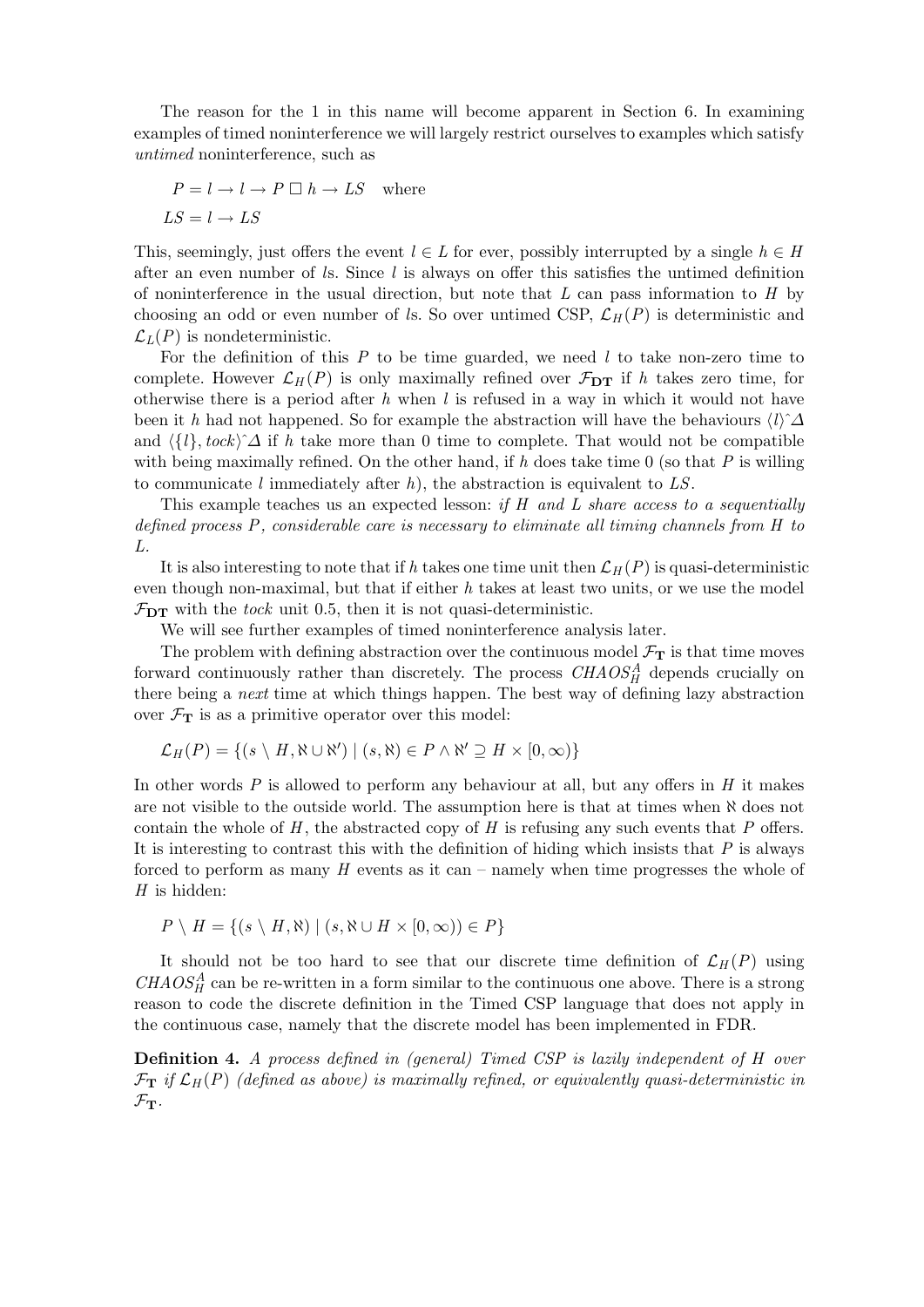This continuous definition gives the same result for the simple process  $P$  that we studied in the discrete case above.

An obvious question we can ask at this stage is whether the two definitions coincide for integer Timed CSP. Unfortunately the answer to this is "no", with the problem arising because of the distinction between maximally refined and quasi-deterministic processes over  $\mathcal{F}_{DT}.$ 

It is clearly the case that any process actually constructed as the parallel composition of two processes  $P_L$  and  $P_H$  with alphabets respectively L and H, not communicating at all, is unable to pass information from H to L or vice versa:  $P = P_L || P_H$ . Both our definitions of lazy abstraction give  $\mathcal{L}_H(P) = P_L$  (as is also the case in untimed CSP), and so the question of whether our definitions of noninterference are satisfied by such a P comes down to whether  $P<sub>L</sub>$  is maximally refined when interpreted in the discrete and continuous models respectively. If our two definitions of noninterference coincided, then they would have to agree on this question also.

Assume both l1 and l2 are low level events that take time 0 to complete.

$$
P_L = (Q_1 || || Q_2) || (l2 \rightarrow STOP) \text{ where}
$$
  
\n
$$
Q_1 = (l1 \rightarrow ((l2 \rightarrow STOP) \square WAIT 1); STOP)
$$
  
\n
$$
Q_2 = WAIT 4; l2 \rightarrow STOP
$$

 $P_L$  offers l2 for one time unit after l1 occurs, and the offer is then withdrawn. However a second and indistinguishable offer of l2 is always made at time 4 unless the other one has been taken up first. Note that the parallel composition with  $l2 \rightarrow STOP$  ensures that only one l2 can occur in total, meaning that if both l2s are available at the same time, the nondeterminism over which occurs has no visible consequences.

Over the continuous model this process is quasi-deterministic and hence maximal: the offer of l2 is withdrawn if l1 occurs early enough and later reappears thanks to  $Q_2$ . Over the discrete model it is still quasi-deterministic but not maximal in the case where the gap between the end of the first offer and time 4 is one tock. Decreasing the interval between the tocks to 0.5 (or any other reciprocal) does not help here as it did in an earlier example, because the event l1 can always happen at the time that will leave the gap at one tock.

So for this example no time interval for tocks that makes the WAITs in the program an integer multiple of it will make this  $P_L$  maximal.

If we regard the continuous semantics as definitive and the discrete ones as approximations, it is comforting to note that the discrete model of noninterference differs only in the direction of being more conservative. We believe that this is always the case for programs where the discrete models are applicable.

#### 6 Digitisation: playing with time

The theory of digitisation was introduced by Henzinger, Manna and Pnueli in [7] as a way of proving properties about continuous systems by analysing discrete approximations. It was adapted for Timed CSP by Ouaknine [14, 15] who showed that one can prove certain properties of systems over the continuous model  $\mathcal{F}_{T}$  by demonstrating analogous properties of discrete approximations. In particular he showed that every integer Timed CSP program has the property of being closed under digitisation and therefore refines any specification that is closed under inverse digitisation (certain, but not all integer Timed CSP programs) if any only if the refinement holds over  $\mathcal{F}_{DT}$ .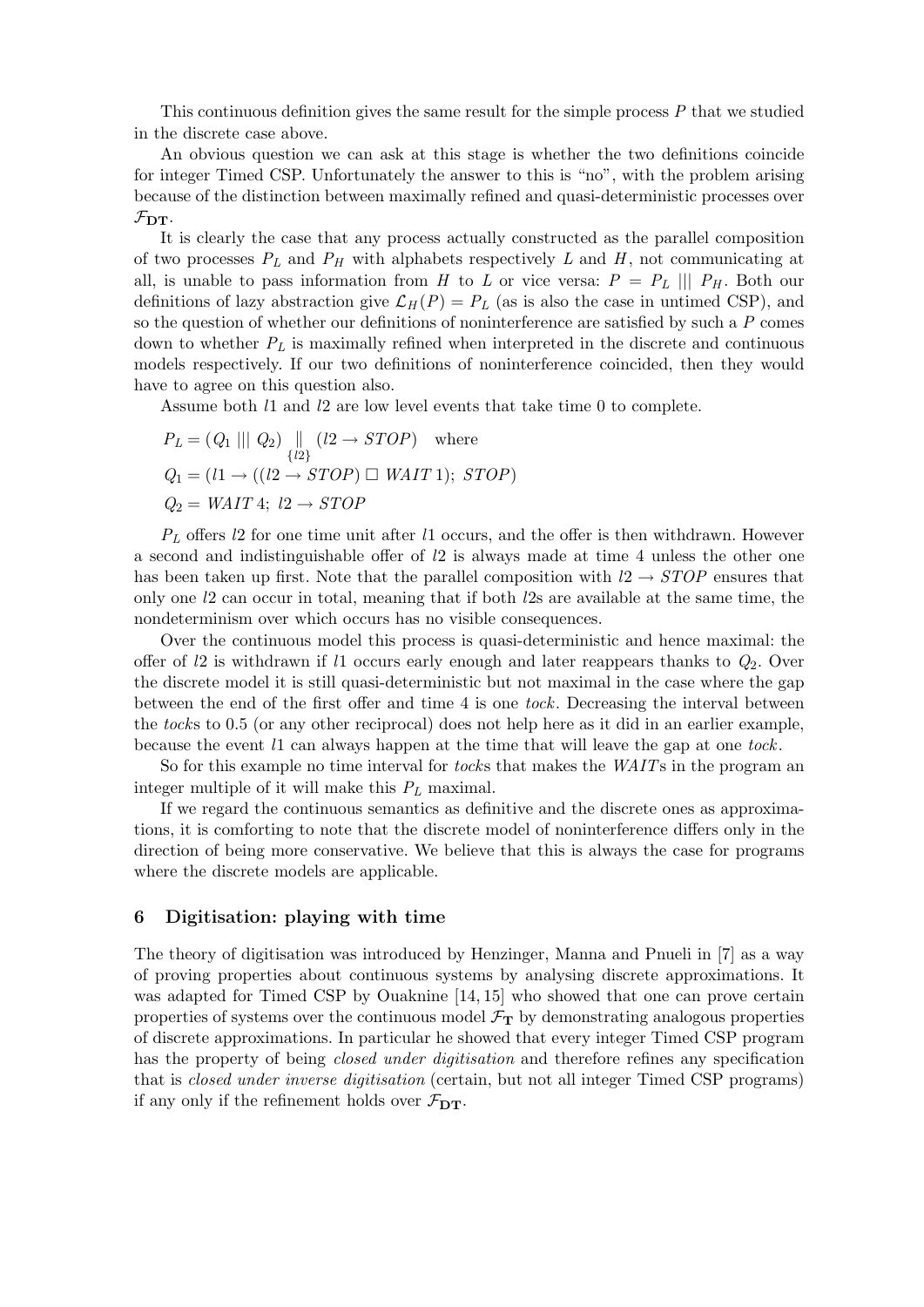In this section we will examine how properties such as quasi-determinism and noninterference behave under digitisation. Our objective will be to find a way of verifying that an integer Timed CSP program is lazily independent of H by analysis over  $\mathcal{F}_{DT}$ .

In order to make the following analysis easier we will assume that the only sources of time delays in our programs are integer WAIT statements: one can recode delays that occur when events happen or recursion unfolds into this form if required.

We characterise digitisation as the application of certain sorts of transformations that change the times of the actions (visible, invisible and evolutions through time) that occur in process's execution in standardising way but which preserve the validity of the execution. They are formalised in terms of the operational semantics of Timed CSP defined by Schneider in [29].

Before introducing digitisation we consider more general retimings of operational semantics: monotonic (but not necessarily strictly so) mappings from  $\mathbb{R}^+$  to itself intended to preserve the validity of operational semantics when applied to the beginning and end of all times of operational semantic transitions. Such transitions are visible and visible actions, which are instantaneous, and timed evolutions such as  $P \stackrel{t}{\leadsto} Q$  whose end is t after its beginning.

One cannot arbitrarily re-time such behaviours because of maximal progress: an event that happens at the time a  $\tau$  action becomes available can only be re-timed to the moment the corresponding  $\tau$  becomes available in the transformed behaviour. A retiming is valid if this it true. Given our assumption that  $W\overline{A}ITs$  are the only source of delays, the only way in which a  $\tau$  (or any other action) can become available through a time evolution is when a WAIT expires somewhere within the program.

We restrict our attention to *integer periodic* retimings  $\phi$  which map each integer time to itself, and which map each  $n + x$  (for  $0 < x < 1$ ) to  $n + \phi(x)$  (with  $\phi(x)$  necessarily being in the closed interval  $[0, 1]$ . The fact that we are considering only *integer* Timed CSP means that if we retime the start of a  $WAIT \, n$  from  $k + x$  to  $k + \phi(x)$  then the end of it is retimed from  $k + x + n$  to  $k + \phi(x) + n$ , which is of course the time that our WAIT n ends when its start is retimed. In general a Timed CSP term that does not immediately have a  $\tau$  can evolve through any time up to and including the first moment a  $WAIT$  statement within it elapses. So one can prove via a combination of structural induction on a term with mathematical induction on the number of actions and time evolutions that have occurred that

- $-$  After k steps the original and retimed programs are in the same state except for the exact times remaining on non-zero *WAITs*. If the remaining time is zero on a *WAIT* in the original, then it also is in the retimed one. A non-zero time remaining on a WAIT in the original program can become zero in the retimed one when the original program's time and the time when that wait expire map to the same value. In this case the original behaviour certainly has an action between these two times, so the retimed one has an action at the same (retimed) moment.
- The original and retimed programs have exactly the same set of actions available except where the retimed version has a  $W\!AT$  retimed to 0 as discussed above, in which case the retimed one has an additional  $\tau$ . Time evolutions are available up to and including the minimum remaining time on any WAIT each of the original and retimed states respectively contain.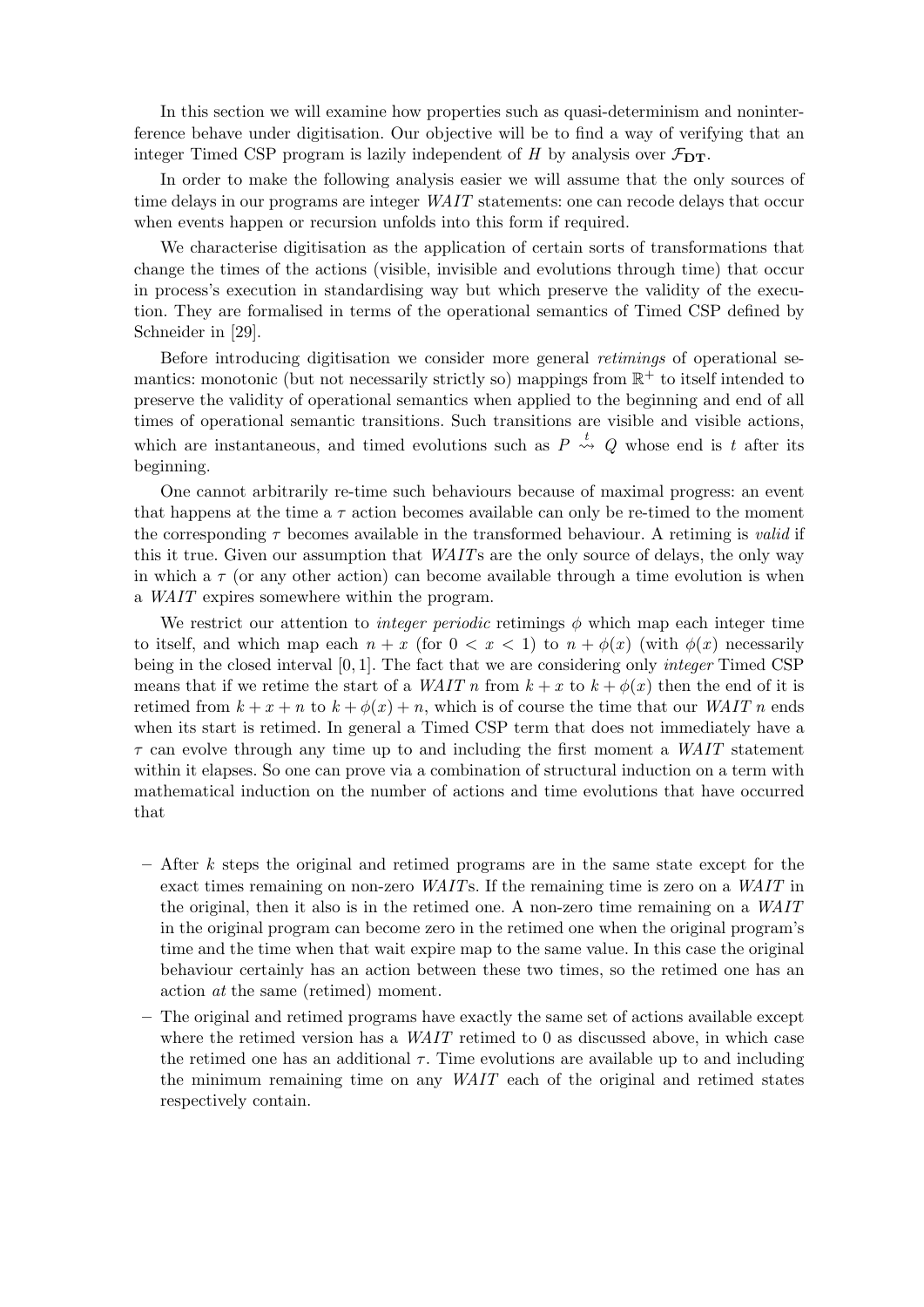- In any case (i) any action that the original performs now is valid in the retimed state (ii) if the retimed process is obliged by maximal progress to perform an action now then the retimed behaviour contains an action at the same time.
- If the present time is t and the original and retimed programs have a  $WAIT$  that elapses respectively in times x and y, then  $\phi(t+x) = t+y$ .

We can conclude:

**Theorem 3.** 1. An integer periodic retiming  $\phi$  is valid on an integer Timed CSP program  $P$ .

2. If  $(s, \aleph)$  is in the  $\mathcal{F}_{\mathbf{T}}$  representation of P, then so is  $(\phi(s), \phi(\aleph))$ , where  $\phi$  acts on the times of events and the end points of the half-open intervals during which  $\aleph$  is constant. (Note that if  $\aleph$  includes some  $X \times [x, y)$  where  $\phi(x) = \phi(y)$  then  $\phi(\aleph)$  retains no "memory" of this since  $[\phi(x), \phi(y)]$  is then empty.)

We definite a *digitisation* to be an integer periodic retiming whose image in any interval  $[n, n+1]$  is finite. In other words, a digitisation transforms all of the actions in a behaviour to ones that happen at members of a pre-determined discrete set of times.

Ouaknine, in developing the above ideas, concentrates on digitisations that map every time t to the integer above or below it, and specifically  $[t]_{\epsilon}$  for  $0 < \epsilon \leq 1$  that maps  $n + x$ to n or  $n + 1$  depending on whether  $x < \epsilon$  or  $x \geq \epsilon$ . For our purposes we need a little more flexibility. Identify  $[t]_{\epsilon}$  with  $[t]_{\langle \epsilon \rangle}$  and allow the subscript, in general, to be any finite, nonempty and strictly monotonic sequence of numbers in the range  $(0, 1]$ .

**Definition 5.**  $[t]_{\langle \epsilon(1),..., \epsilon(n) \rangle}$  is the retiming that maps  $r + x$  ( $r \in \mathbb{N}$ ,  $0 \le x < 1$ ) to r if  $x < \epsilon(1)$ , to  $r + 1$  if  $x \geq \epsilon(n)$  and to  $r + \frac{m}{n}$  $\frac{m}{n}$  if  $\epsilon(m) \leq x < \epsilon(m+1)$  for  $1 \leq m < n$ .

Below,  $frac(x)$  is defined to be the unique number  $0 < y \le 1$  such that  $x - y$  is an integer. So in particular  $frac(n) = 1$  for  $n \in \mathbb{N}$ .

**Lemma 2.** If  $0 \le t_1 < t_2 < t_3$  then we can choose  $0 \le \epsilon \le 1$  such that  $[\cdot]_{(\epsilon_1,\epsilon_2)}$  maps  $t_1, t_2, t_3$  to distinct values, necessarily separated by at least 0.5.

**Proof** If  $t_3 - t_1 > 1$  then this can be done with a single  $\epsilon$ , so we will concentrate on the case of  $t_3 - t_1 \leq 1$ .

(i) If  $n \leq t_1 < t_2 < t_3 \leq n+1$  then put  $\epsilon_1 = \text{frac}(t_2)$  and  $\epsilon_2 = \text{frac}(t_3)$ .

(ii) If  $t_1 < n \leq t_2 < t_3$  then set  $\epsilon_1 = \text{frac}(t_3)$  and  $\epsilon_2 = \text{frac}(t_1)$ .

(iii) If  $t_1 < t_2 < n < t_3$  then set  $\epsilon_1 = \text{frac}(t_1)$  and  $\epsilon_2 = \text{frac}(t_2)$ .

It seems clear that the above could be generalised to the case of  $n + 1$  distinct points being mapped by a suitable retiming  $[\cdot]_s$  to points at least  $1/n$  apart.

Ouaknine establishes a crucial connection between the discrete and continuous semantics of integer Timed CSP. It is easy to see a relationship between  $\mathcal{F}_{DT}$  behaviours and integer  $\mathcal{F}_{\mathbf{T}}$  behaviours – ones where everything (i.e. events and changes in  $\aleph$ ) happens at an integer time – given one of the former s we map it to  $\psi(s) = (u, \aleph)$ , where u consists of the sequence of all non-tock events in  $s$ , each given as its time the number of tocks that precede it in  $s$ , and, for the unit of time up to time  $k \aleph$  refuses those events refused prior to the kth tock in s.

**Theorem 4.** [14] For any integer Timed CSP process P, the integer behaviours in its  $\mathcal{F}_{T}$ semantics are exactly  $\psi(s)$  as s ranges over its  $\mathcal{F}_{DT}$  semantics.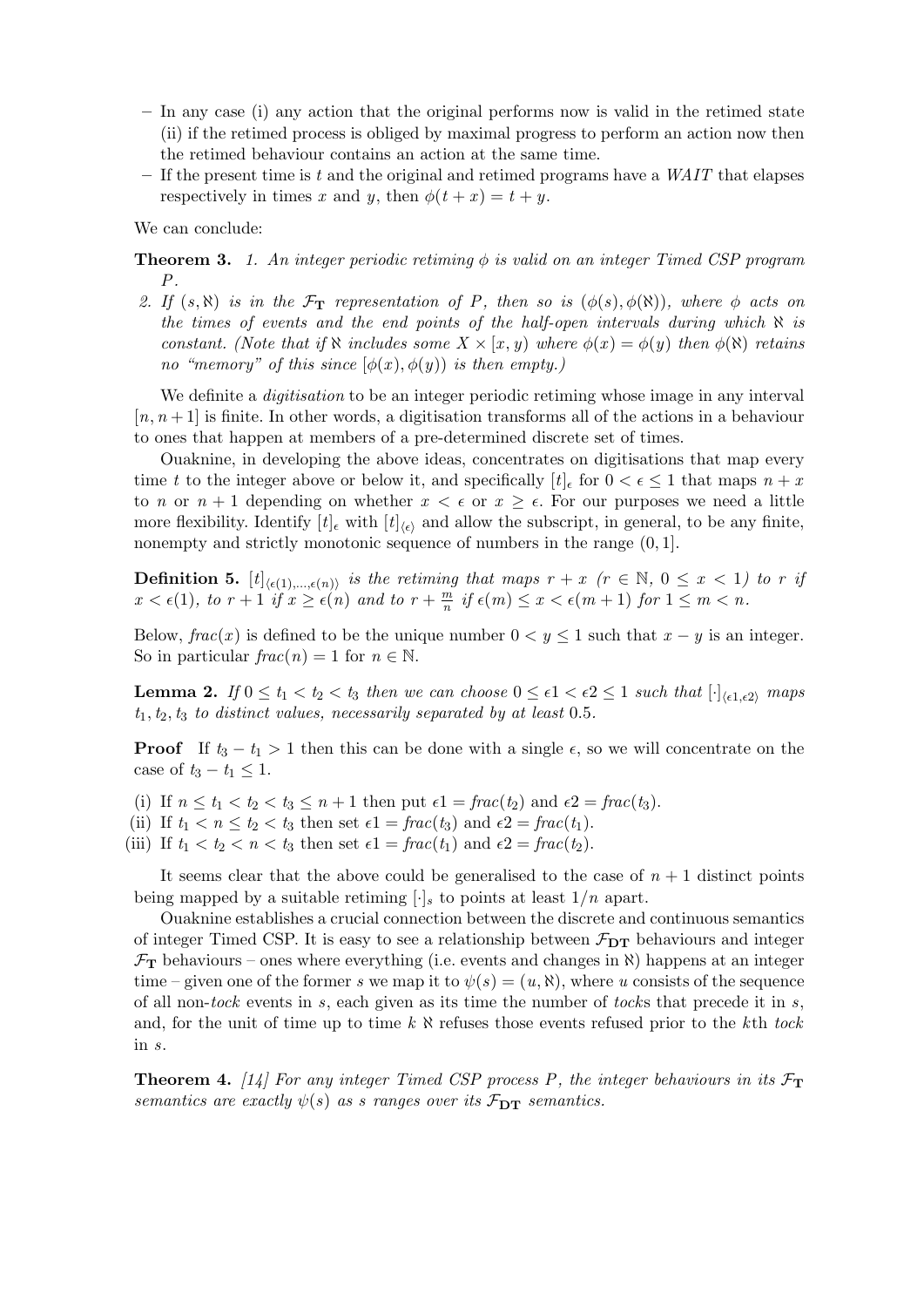It is clear that the continuous time semantics of any Timed CSP program P are isomorphic to those of  $kP$  for k an integer, which is the same program except that all WAIT n are transformed to  $WATT(kn)$  provided we scale all behaviours of kP by dividing all the times by k. Since  $kP$  is an integer Timed CSP program if P is, we can deduce the following lemma. Here a *half integer*  $\mathcal{F}_{\mathbf{T}}$  behaviour is one where all events and changes in  $\aleph$  occur either at integers or  $n + \frac{1}{2}$  $\frac{1}{2}$  for an integer *n*.

**Lemma 3.** For any integer Timed CSP process P, the half-integer behaviours in its  $\mathcal{F}_{T}$ semantics are exactly the scalings by  $\frac{1}{2}$  of  $\psi(s)$  as s ranges over the  $\mathcal{F}_{DT}$  semantics of  $2P$ .

This is exactly the result we need to create a decision procedure for noninterference defined over  $\mathcal{F}_{\mathbf{T}}$ .

Theorem 5. An integer Timed CSP process P is lazily independent of H (judged over  $\mathcal{F}_{\mathbf{T}}$ ) if and only if  $\mathcal{L}_H(2P)$  is quasi deterministic when judged over  $\mathcal{F}_{\mathbf{DT}}$  (or equivalently if  $\mathcal{L}_H(P)$  is quasi-deterministic when judged over  $\mathcal{F}_{DT}$  in which the length of one tock is  $(0.5)$ .

PROOF If  $\mathcal{L}_H(2P)$  is not quasi-deterministic then one of conditions (c) and (d) from Lemma 1 (ii) applies. From this, and the definition of  $\mathcal{L}_H$ , we get two cases:

 $-$  If (c) (the case where the behaviour visible to L prior to the nondeterminism does not end in tock) then for some L event l, 2P has behaviours over  $\mathcal{F}_{DT}$  of the forms  $s_1\hat{i}/\hat{j}^\Delta$  and  $s_2^{\hat{}}(\{l\}, \text{tock})^{\hat{}}\Delta$  where deleting the H events in  $s_1$  and  $s_2$  leaves the behaviour s. Without loss of generality we assume that all the pre-tock refusals in these are  $\emptyset$ . Theorem 4 then tells us that 2P has the  $\mathcal{F}_{\mathbf{T}}$  behaviours  $(\psi(s_1)_1, \{l\} \times [n, n+1))$  and  $(\psi(s_2)_1 \hat{\;} ((l, n), \emptyset)$ where there are n tocks in each of s, s<sub>1</sub> and s<sub>2</sub> and  $\psi(s)_1$  takes the non-tock events in s and makes a timed trace by attaching the number of tocks preceding each as its time. Here  $\psi$  is the map defined earlier from  $\mathcal{F}_{DT}$  behaviours to integer  $\mathcal{F}_{T}$  ones, so  $\psi(s)_{1}$ extracts just the timed trace from this.

The definition of  $\mathcal{L}_H$  over  $\mathcal{F}_{\mathbf{T}}$  then tells us that  $\mathcal{L}_H(2P)$  has the behaviours  $(\psi(s)_1, \{l\})\times$  $(0, 1)$ ) and  $(\psi(s)_1 \hat{ } \langle (l, n) \rangle, \emptyset)$ , meaning it is not quasi-deterministic since it is easy to see that  $end(\psi(s)_1) = n$  by construction and therefore case (a) of Lemma 1 (i) applies to the continuous semantics of  $\mathcal{L}_H(2P)$ .

– The second case is where (d) applies. A very similar argument then shows that (b) applies to the continuous semantics of  $\mathcal{L}_H(2P)$ .

We can deduce that  $\mathcal{L}_H(2P)$ , and therefore  $\mathcal{L}_H(P)$ , is not quasi-deterministic.

Note that the multiplier 2 was not necessary for this direction of the implication. It is, however, necessary for showing that if the continuous behaviour is not quasi-deterministic then so also is the discrete.

Assuming that  $\mathcal{L}_H(P)$  is not quasi-deterministic over  $\mathcal{F}_{\mathbf{T}}$  gives us the two options of Lemma 1 (i), of which the second is more interesting.

– In case (b), we can assume that  $\delta$  has been chosen sufficiently small so that the in the two behaviours  $(s_1 \hat{i}(l, t), \emptyset)$  and  $(s_2, \{l\} \times [t - \delta, t + \delta))$  that P must have for some  $l \in L$ with  $s_1 \setminus H = s_2 \setminus H$  and  $end(s_1 \setminus H) < t$ , no event of  $s_1$  or  $s_2$  occurs in  $[t - \delta, t + \delta)$ except at t. We can also assume that  $\delta \leq \frac{1}{2}$  $\frac{1}{2}$ .

We can now invoke Lemma 2 with  $t_1 = t - \delta$ ,  $t_2 = t$  and  $t_3 = t + \delta$  to get a valid digitisation of integer Timed CSP that maps these three times to three consecutive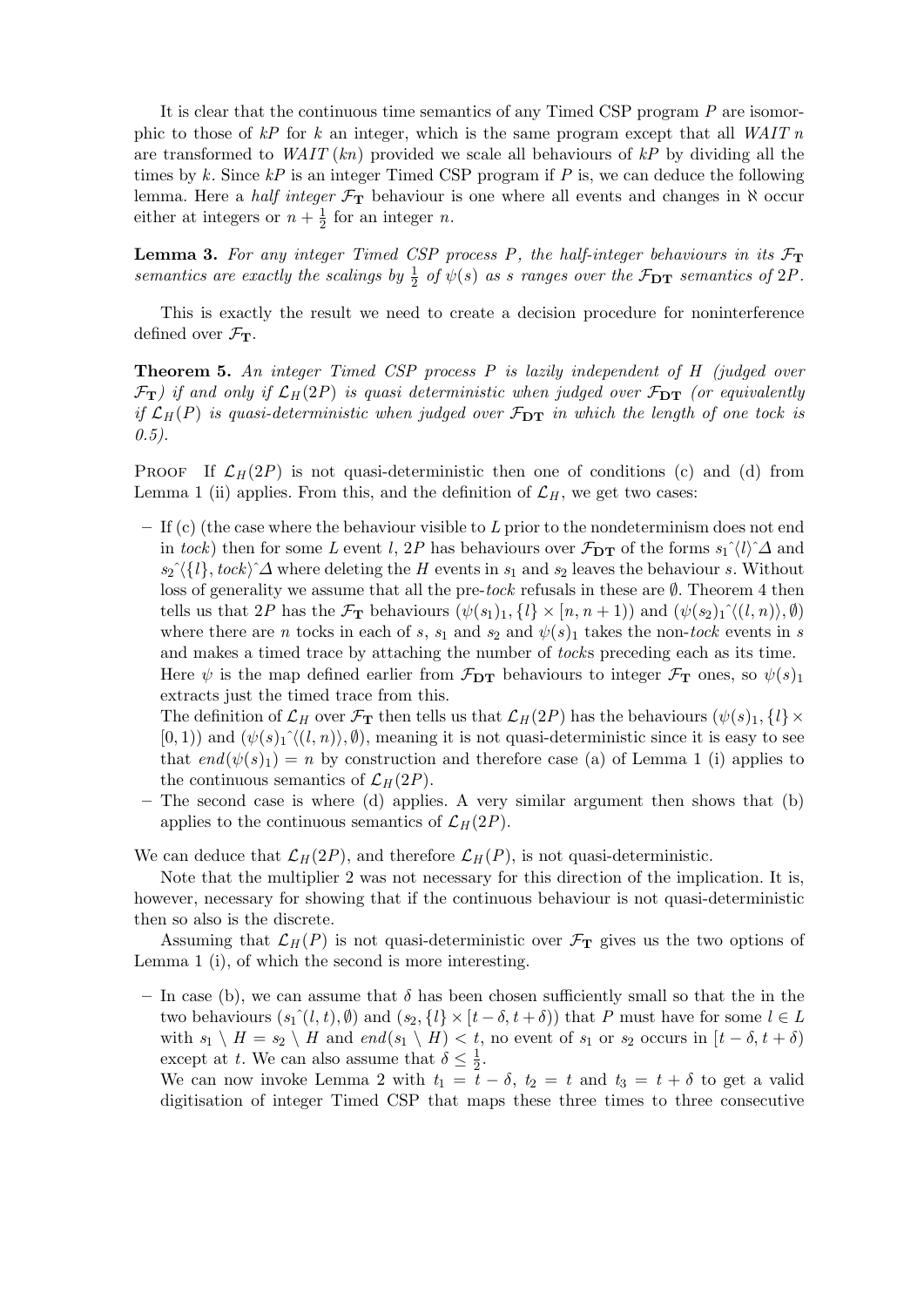(thanks to  $\delta \leq \frac{1}{2}$ )  $(\frac{1}{2})$  members of the series  $\langle \frac{n}{2} \rangle$  $\frac{n}{2} \mid n \in \mathbb{N}$ . Applying this to  $(s_1 \hat{\;} \langle (l, t) \rangle, \emptyset)$  and  $(s_2, \{l\} \times [t-\delta, t+\delta))$  and then scaling by 2 tells us that 2P has behaviours  $(s'_1 \hat{\ } \langle (l, t') \rangle, \emptyset)$ and  $(s_2', \{l\} \times [t'-1, t'+1))$  where all events occur at integer times,  $t'$  is an integer, and  $s'_1 \setminus H = s'_2 \setminus H$ . Theorem 4 and the definition of lazy abstraction over  $\mathcal{F}_{DT}$  then tells us that  $\mathcal{L}_H(2P)$  is not quasi-deterministic over  $\mathcal{F}_{DT}$ . [Note that both  $s'_1$  and  $s'_2$  can have some events happening at the image of t under the digitisation.

– The case where (a) applies is simpler than the above because we can consider an interval  $[t, t + \delta]$  rather than  $[t - \delta, t + \delta]$ , and so only two points are involved in the digitisation, meaning that we do not need the factor of 2.

 $\blacksquare$ 

This completes the proof of Theorem 5.

This result is very powerful in the context of noninterference since it tells us that a particular discrete model, which observes an integer Timed CSP process only at discrete times, is sufficient to prove that there is no information flow to an observer who can observe it at any and all times.

It suggests the following discrete definition of noninterference:

**Definition 6.** For  $k \in \mathbb{N} - \{0, 1\}$ , we define the integer Timed CSP P to be k-lazily independent of H if kP is quasi-deterministic when judged in  $\mathcal{F}_{DT}$ .

Observing that the multiplier 2 in the formulation and proof of Theorem 5 could have been replaced by any integer  $k \geq 3$ , we get the following result as a corollary.

**Theorem 6.** For integer Timed CSP, the conditions  $k$ -lazy independence are all equivalent for  $k \geq 2$ .

The example given in Section 5.1 of a process  $P<sub>L</sub>$  which is quasi-deterministic over all models, but not maximal in any discrete one (which is equivalent to  $kP<sub>L</sub>$  not being maximal in DTF for any  $k > 0$ ) tells us something rather unexpected about the discrete characterisations of noninterference. This is that processes (such as  $P_H$  |||  $P_H$  for any  $P_H$  that only communicates in H ) can be k-independent  $(k > 1)$  without  $\mathcal{L}_H(k)$  being maximal in DTF. This seems at odds with the analysis given earlier that non-maximality leads to information flow. This is not in fact an issue because  $\mathcal{L}_H(kP)$  is maximal amongst the images of  $kP'$  as  $P'$  varies over integer Timed CSP processes.

The reason for the doubling of the "metronome" in the discrete approximation used to decide quasi-determinism derives from needing a witness to the three distinct times that exemplify one sort of failure of quasi-determinism. It it worth noting that if we restrict ourselves to processes that never withdraw offers (so quasi-determinism and determinism are the same) then it is not necessary to use the doubling, because we can decide whether or not the continuous semantics of an integer Timed CSP process are deterministic using the natural rather than doubled discrete model. This is because the failure of a continuous process being deterministic shows up (after the timed trace s) in two times end(s)  $\lt t_1 \lt t_2$ where both  $s \hat{\;} \langle (a, t_1) \rangle \in \mathit{traces}(P)$  and  $(s, \{a\} \times [T_1, t_2))$  is a timed refusal. This means that it is not necessary to use the extended form of digitisation we used above, and in fact we get the following.

Theorem 7. For an integer Timed CSP process P :

- (a)  $P$  is deterministic in the continuous semantics if and only if it is deterministic in the ordinary discrete semantics.
- (b)  $\mathcal{L}_H(P)$  is deterministic over  $\mathcal{F}_{\mathbf{T}}$  if and only if  $\mathcal{L}_H$  is over  $\mathcal{F}_{\mathbf{DT}}$ .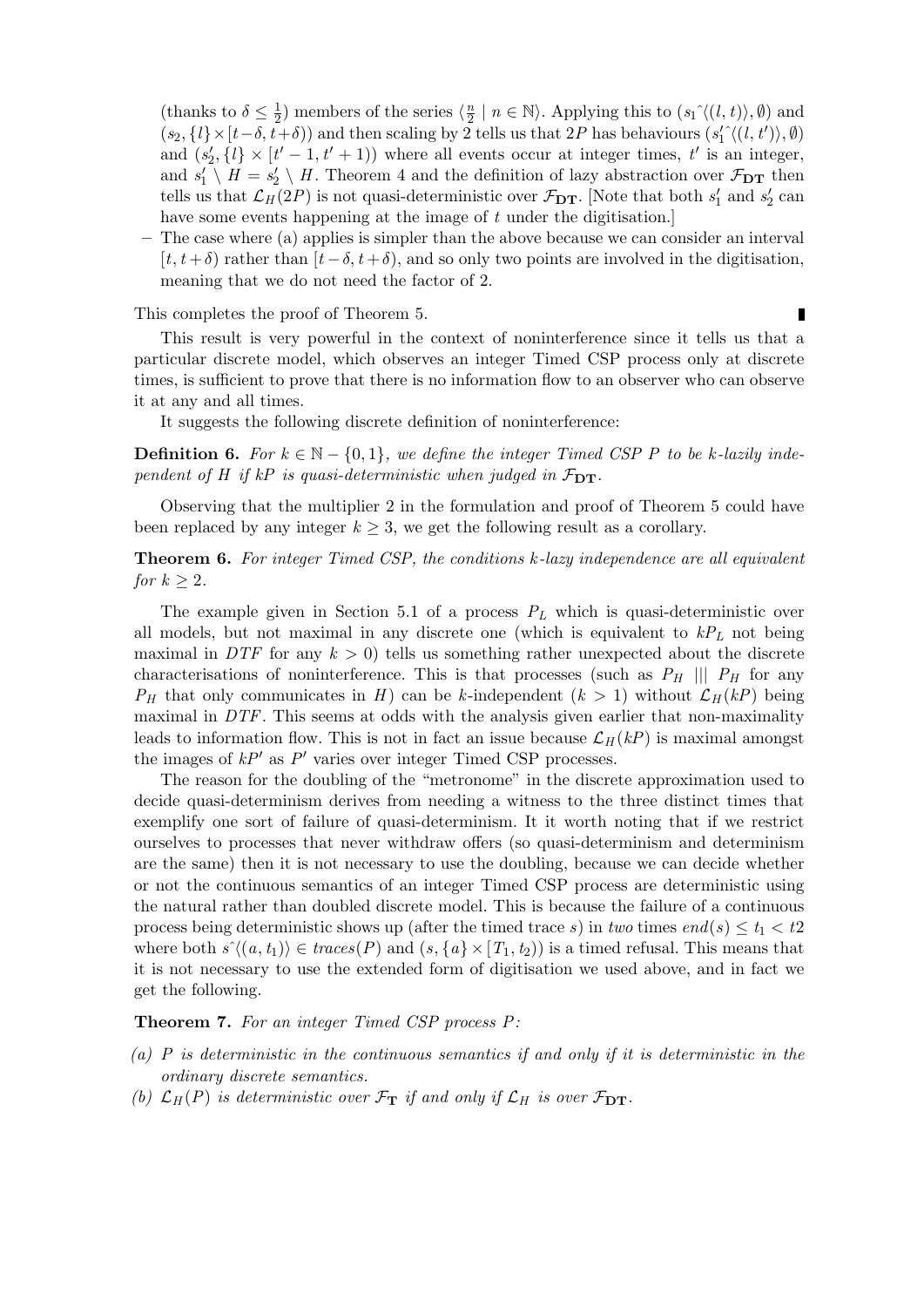Here (b) is not a trivial consequence of (a) because of the different definitions of lazy abstraction over the two models. However a simplified form of the argument used for Theorem 5 in which we pay attention to when all actions in P occur  $(\tau, H \text{ and } L)$  works.

### 7 Deciding noninterference using FDR

It is possible to test for both quasi-determinism and refinement maximality over  $\mathcal{F}_{DT}$ , using FDR. We deal first with quasi-determinism, developing a variant of Lazić's test for determinism. As in that, we compare two copies of a process, this time checking that for every visible action a the first copy of a process P performs, a second one either cannot refuse it after the same trace or a occurred immediately after a tock and the second copy was unable to refuse a prior to the corresponding tock.

We therefore have to keep two copies of P running – say  $P_1$  and  $P_2$  where  $P_1$  performs actions and  $P_2$  has to prove for each one that it cannot refuse them appropriately. From the description above it is clear that  $P_2$  has to follow the same trace – including tocks – as  $P_1$  but that it has sometimes to be at an earlier time than it. Namely, when  $P_1$  performs an event after tock, we have to test whether  $P_2$  can refuse it before, and if so after exactly the same tock. Therefore  $P_1$  and  $P_2$  are not synchronised on tock: in fact the latter can be 0, 1, and sometimes 2 tocks behind  $P_1$ .

We can immediately deduce that the check we devise to check for this is not going to be constructed in Timed CSP, but rather in tock-CSP with multiple tock events. As with the check for determinism that we are adapting, our check will take the form:

$$
LHS \sqsubseteq_F RHS(P)
$$

where  $RHS(P)$  this time consists of two copies renamed so that they give different names to tock, and where they strictly alternate their non-tock events. The two copies are put in a testing harness, and because of the nature of the latter we give the "follower" copy of P two separate names for tock. Overall

$$
RHS(P) = \Pi((first(P) \parallel second(P)) \setminus \{turn1, turn2\}) \parallel QDTest
$$
  
\n
$$
first(P) = P[{}^{lock1}/tock] \parallel FReg
$$
  
\n
$$
second(P) = P[{}^{tock2}, {tock2'} / {tock}, {tock}] \parallel SReg
$$
  
\n
$$
FReg = ?x : E \rightarrow turn2 \rightarrow turn1 \rightarrow FReg
$$
  
\n
$$
SReg = turn2 \rightarrow ?x : E \rightarrow turn1 \rightarrow SReg
$$

where  $QDTest$  is a testing process and  $\Pi$  a priority operator that we will describe below. The synchronisation with and between FReg and SReg ensures that the two copies strictly alternate non-tock events, with  $first(P)$  first.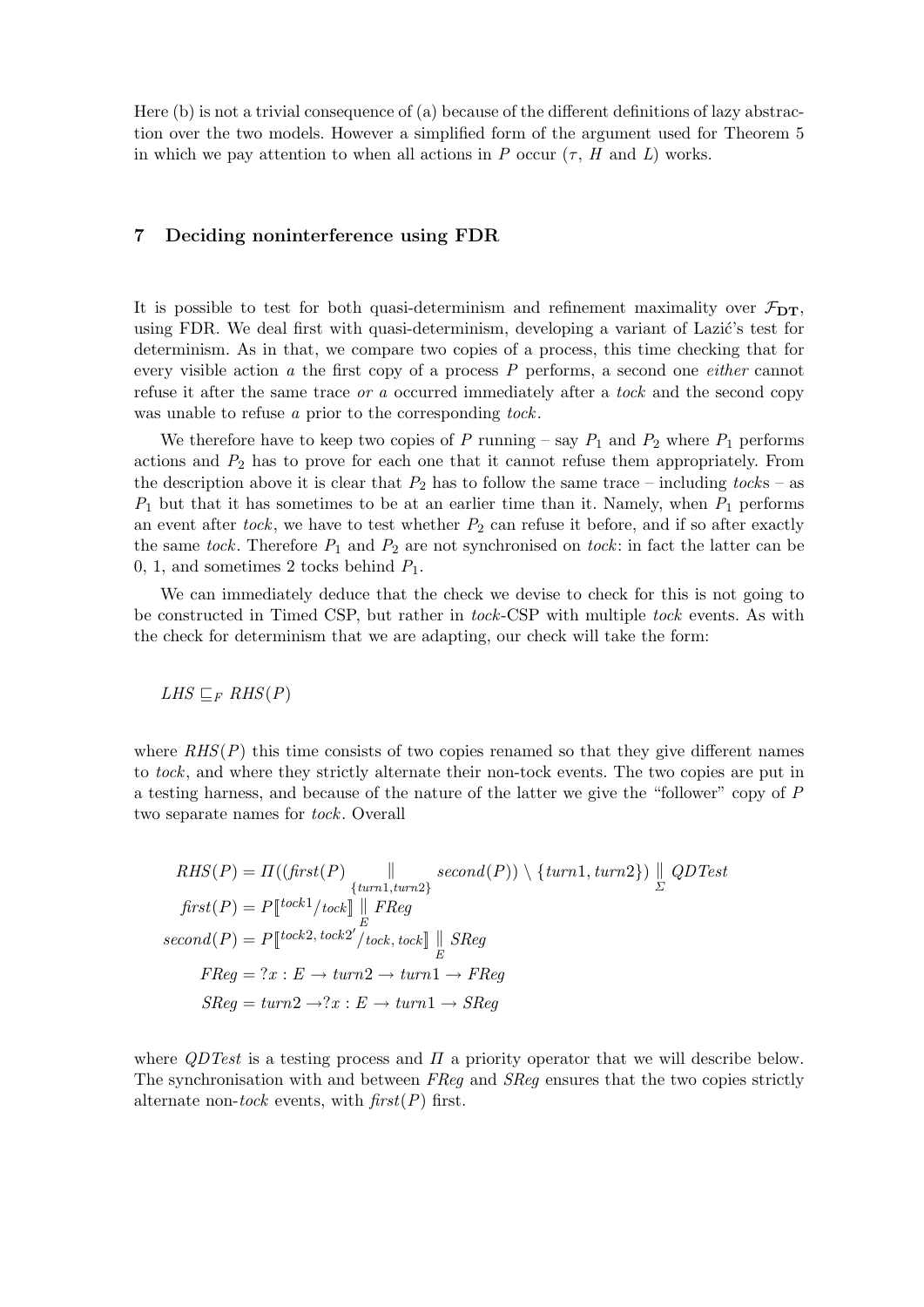The testing process has the following states:

$$
QDTest = ?x : E \rightarrow x \rightarrow QDTest
$$
  
\n
$$
\Box \text{ tock1} \rightarrow QDTest'
$$
  
\n
$$
\Box \text{ STOP}
$$
  
\n
$$
QDTest' = \text{tock1} \rightarrow \text{tock2} \rightarrow QDTest'
$$
  
\n
$$
\Box ?x : E \rightarrow QDTest''(x)
$$
  
\n
$$
\Box \text{ STOP}
$$
  
\n
$$
QDTest''(x) = (x \rightarrow STOP \Box \text{ tock2'} \rightarrow x \rightarrow QDTest)
$$
  
\n
$$
\Box \text{ tock2} \rightarrow x \rightarrow QDTest
$$

These are explained:

- The tester is in state *QDTest* when first(P) and second(P) have performed equal numbers of tocks, and their non-tock traces are equal. Necessarily this is when the most recent communication of  $first(P)$  was not tock1, because the tester deliberately then holds  $second(P)$  back.
- $QDTest'$  is when the two have performed equivalent traces except that  $first(P)$  has moved ahead by one one tock1, which was the most recent event it has performed. If first(P) performs tock1 then  $second(P)$  must perform (as it will certainly be able to) tock2 so it is still one behind. If  $first(P)$  performs any other event x then we must check that second(P) obeys the refusal requirements on it, and moves to  $QDTest''(x)$  to check this.

Neither of theses first two states insists that  $first(P)$  is able to do anything – hence the inclusion of STOP in the nondeterministic choice.

–  $QDTest''(x)$  is when second(P) has fallen behind first(P) by tock followed by x. It now has to do two things: check that  $second(P)$  offers (i.e. cannot refuse) x either before or after its next tock, and also ensure that the tester is in the right state to check P's behaviour on longer traces. The latter happens automatically in other states, but requires more care here.

For the first of these tasks, it must create an error state when  $second(P)$  can refuse x both before and after P's tock on the same execution. This is not possible using a non-prioritised check over  $\mathcal F$ . It could have been done with the refusal testing model  $RT$ , but in this presentation we use priority.

The left-hand branch of the  $\Box$  in  $QDTest''(x)$  is responsible for this part of the check. It initially offers either x or  $tock2'$  to  $second(P)$ , overall we apply the priority operator  $\Pi$  to the system, which is defined to give tock2' lower priority than every other action, all others being equivalent. That means that  $tock2'$  can only happen when x is refused by  $second(P)$ .

If x does occur in that state then  $second(x)$  has passed the test created when  $first(P)$ performed x. However the two copies of  $P$  have performed different traces (tock and  $x$ ) in opposite orders) and so are permitted to behave differently. We therefore do not carry on with the test from this point on: hence this trace leads to  $STOP$  in  $QDTest''(x)$  (and the LHS process we define below).

If tock2' has occurred then  $second(x)$  fails the test unless it accepts x in its post-tock2' state. However if it does perform the  $x$  we can carry on the check because the two  $P$ 's have now performed the same trace.

If we were simply to have done the above, then some future behaviours of P would not get tested. These are the ones where x is guaranteed to be available in  $second(P)$  before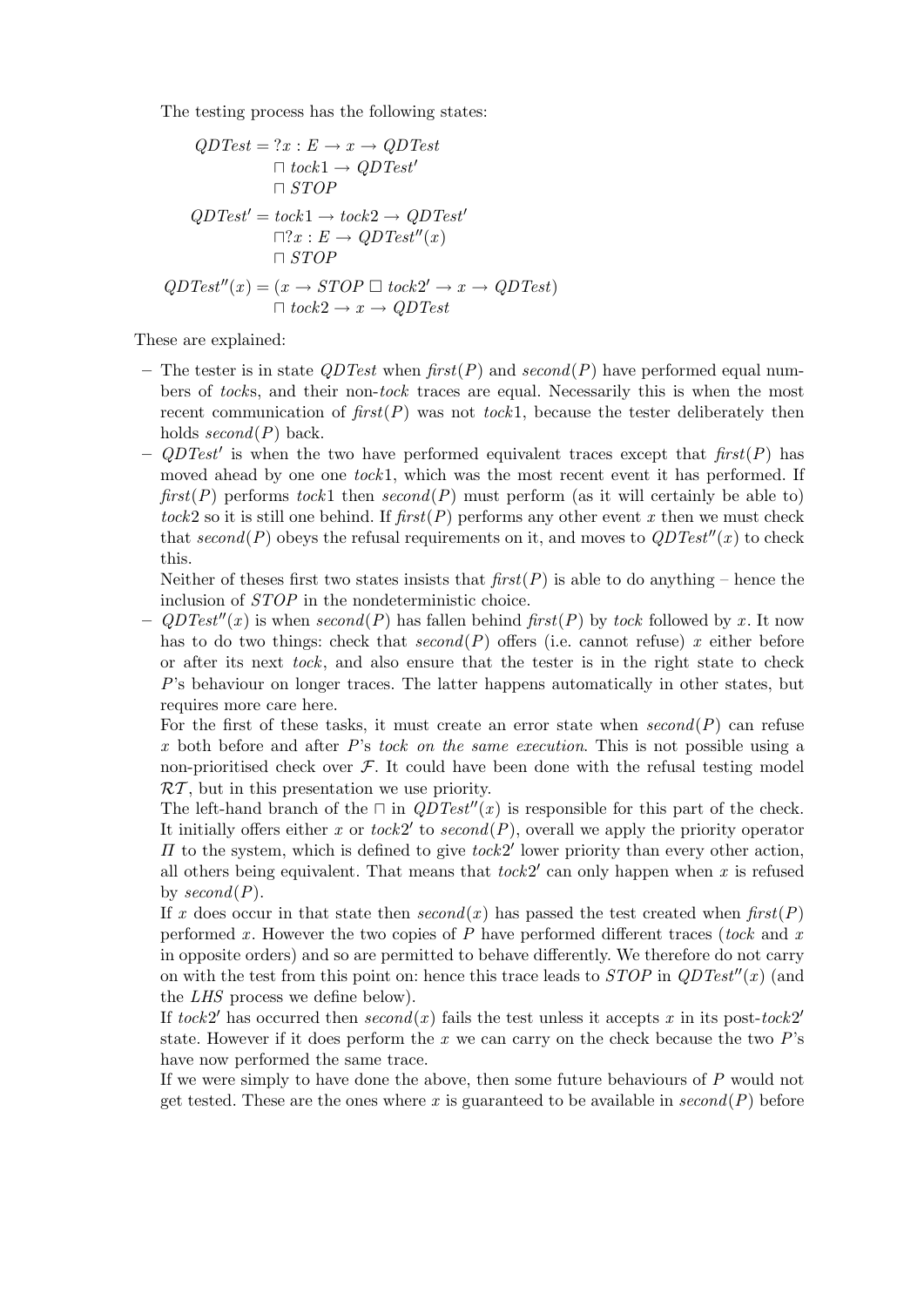tock2', for the priority relation then means that  $second(P)$  never performs it after. This problem is solved by the second branch of  $QDTest''(x)$ 's  $\Box$ . That offers just tock2 rather than the choice of tock2' and x, which brings  $second(P)$  into a state where

- If is not *obliged* to be able to perform  $x$ .
- However we know that in at least one execution it can perform  $x$  after tock2, since after all the other copy of  $P$  has already performed  $x$  on the same trace.

So we can carry out the continuing test on this branch, confident in the knowledge that P's behaviour after all possible traces will now be explored.

The reason why we have used  $tock2$  and  $tock2'$  is so the specification can tell which of the two testing branches has been followed. If  $tock2'$  has occurred it will insist that x is offered while after tock2 it will not.

It is interesting to note that we have carried out two separate tests on  $second(P)$  by using the  $\Box$  operator between processes that perform them.

The specification against which this is checked in  $\mathcal F$  is then

$$
LHS = STOP \sqcap (?x : E \to x \to LHS) \sqcap (tock1 \to LHS')
$$
  
\n
$$
LHS' = STOP \sqcap (tock1 \to took2 \to LHS') \sqcap (?x : E \to LHS''(x))
$$
  
\n
$$
LHS''(x) = (x \to STOP) \sqcap (tock2' \to x \to LHS) \sqcap (tock2 \to (STOP \sqcap x \to LHS))
$$

Here, the states correspond in an obvious way to the states of QDTest. This specification is guaranteed to be trace refined by RHS since QDTest refines it, so the only way it can fail is when the required offers are not made. These correspond to the various failures of quasi-determinism discussed above.

So we may test an integer Timed CSP process P for independence by running the check

LHS 
$$
\sqsubseteq_F
$$
 RHS $(pri((CHAOS_H^A \parallel 2P) \setminus H)$ 

where  $2P$  and  $CHAOS<sub>H</sub><sup>A</sup>$  are as described above. Here pri is the time-priority function that represents the boundary between Timed CSP (inside it) and tock-CSP (outside it).

### Pragmatics

Running two copies of an implementation process in parallel like this to check for noninterference is potentially expensive since it means that in the worst case the state space of  $RHS(P)$  is quadratic in that of P. We can reduce this problem by using either or both of the following techniques.

- We can use an FDR compression operator on  $P$  before applying  $RHS$  to it. Because the definition of RHS involves priority, this must be a compression that is valid inside the FDR *prioritise* operator: at the time of writing, by far the best option is (divergencerespecting) weak bisimulation wbisim as described in [24]. wbisim is a recent addition to FDR.
- Following the first of the two alternatives presented earlier for reliably checking  $\mathcal{L}_H(P)$ 's determinism over untimed models, we can break the check for the abstraction's quasideterminism over  $\mathcal{F}_{DT}$  into the same two parts:
	- (a)  $P \parallel STOP$  is quasi-deterministic
	- (b)  $P \parallel$  $\parallel$   $STOP \sqsubseteq \mathcal{L}_H(P)$  where refinement is judged over  $\mathcal{F}_{DT}$ .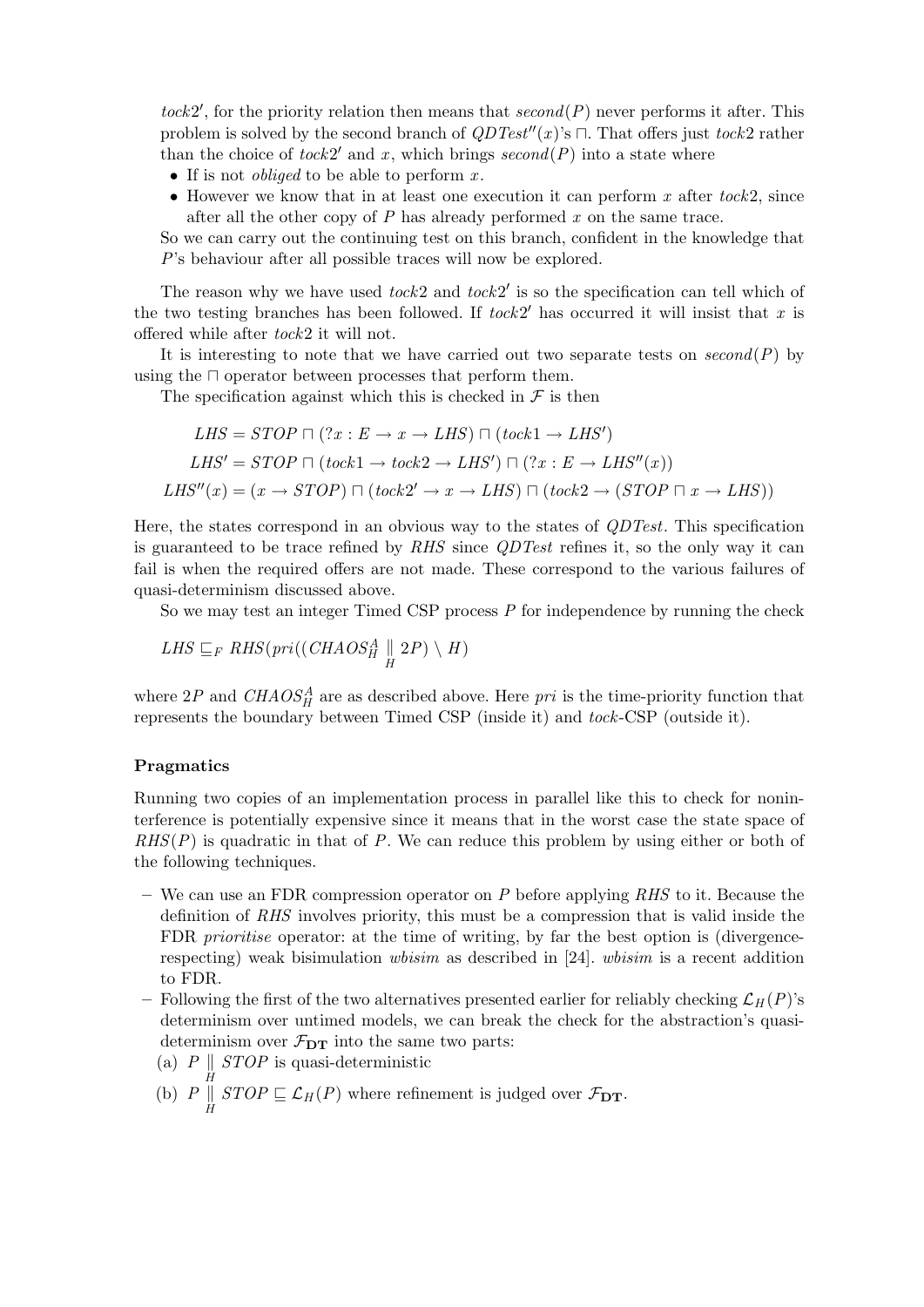This is attractive because in the absence of any H actions, the process being checked here for quasi-determinism is potentially significantly smaller than  $\mathcal{L}_H(P)$ , which is used only by itself in (b).

In the case studies below, we will find that making (a) above true is sometimes challenging. In that case (b) alone makes (as discussed earlier) a useful but incomplete check for noninterference.

#### 8 Case studies

In this section we present two related case studies, one of a sequential process and one of a parallel system. Both are intended to multiplex high and low level communications through a common medium. They indicate potential sources of timing channels in shared systems as well as possible cures. Throughout this section we assume that events take unit time to complete:  $et(a) = 1$  for all  $a \in \Sigma$ .

#### 8.1 Sequential shared medium

In both our examples we will imagine (as in the corresponding untimed examples in Section 12.4 of [22]), that *Hugh* is sending messages to *Henry* and *Lois* is sending them to Leah

The following is a simple sequential process that communicates such messages:

$$
TM(C) = send?x : (S - \{s \mid s \in C\})?m \to TM(C \cup \{(x, m)\})
$$
  

$$
\Box (\Box_{(x, m) \in C} rec!dual(x)!m \to TM(C - \{(x, m)\})
$$

where Leah and Lois, and Hugh and Henry are two pairs of duals and the initial value of C is just  $\emptyset$ . C contains the data presently in the medium. As untimed CSP the above definition would be equivalent to the interleaving of two separate one-place buffers, one at each level, and would satisfy every conceivable independence condition between H and L.

This is not true for Timed CSP unless the delays attached to H events was 0 (meaning that the process would be capable of Zeno behaviour). In reality the sharing of a resource like this is always likely to create a timing channel: the fact that Hugh is sending Henry a message will delay Lois from sending one to Leah if that takes any time at all. This is a simple example of the most common sort of timing chennel:  $L$  sees the timing effects of  $H$ 's consumption of system resources.

Our timed noninterference check easily identifies this problem. Note that checking it with all event times set to 2 is equivalent to checking  $2TM(\theta)$  because there are no other sources of delay in this program.

One way of preventing information flow though systems is partitioning whatever resource gives rise to a potential channel between the levels. We can do this in the present example by only permitting high and low events at disjoint sets of times in such a way that whenever a high-level event occurs its delaying effect is over by the time that L might again perform an event.

With a process like  $TM$  we can imagine either redesigning it to a sequential process with the above quality, or modelling an operating system component that schedules access to it. We can realise the latter by building a scheduler that is placed in parallel with our system, synchronising on all events, which in different phases makes and withdraws offers in L and H. Assume there are constants  $LO$ ,  $LB$ ,  $HO$ ,  $HB$  representing the length of the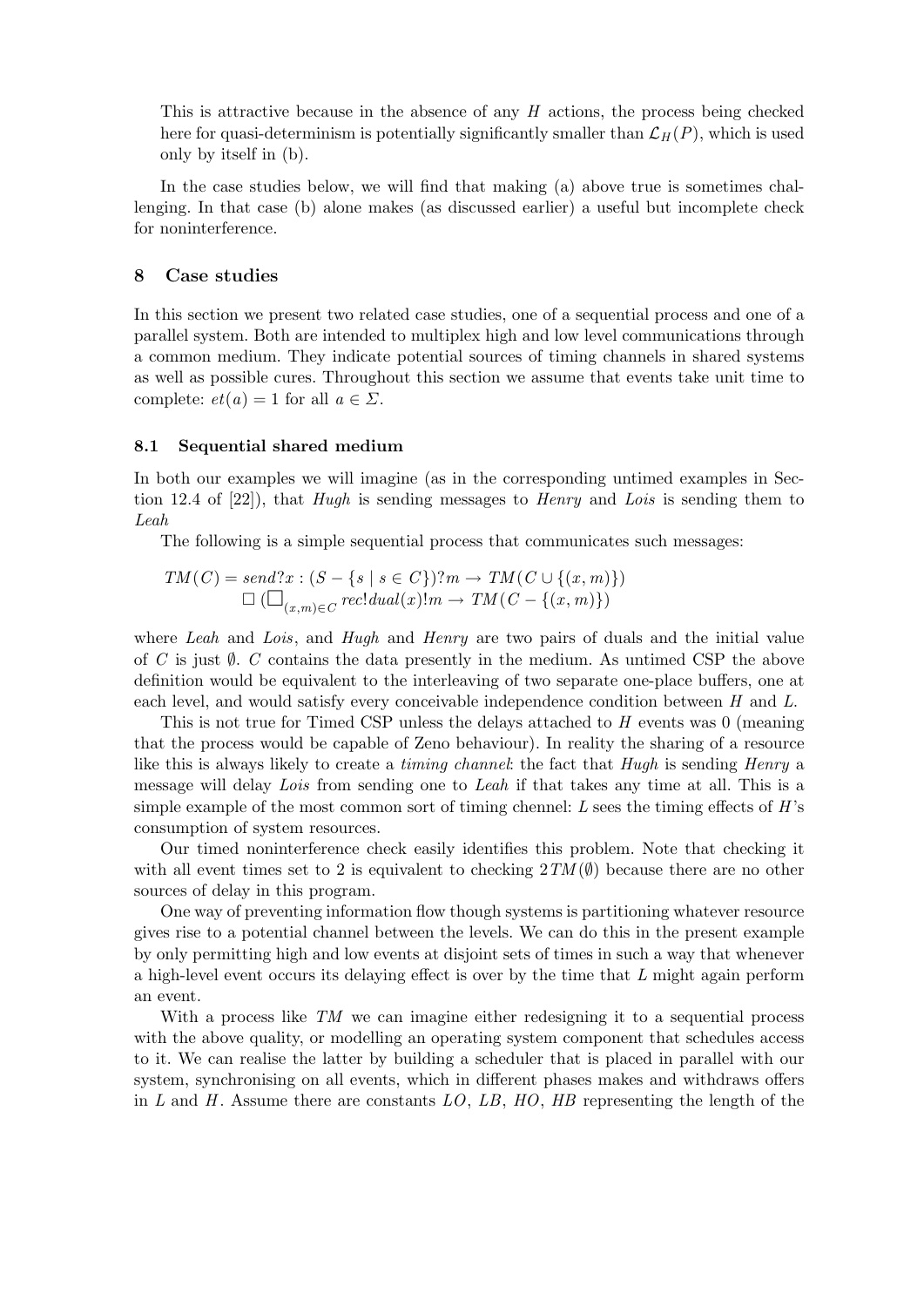offer of low events, the break after this before high events are allowed, and the same two for high. Then we can create our scheduler:

$$
LOW = (?x : L \rightarrow STOP) \triangle
$$
 *WAIT LO*); *WAIT LB*;  

$$
((\mu p.?x : H \rightarrow p) \triangle
$$
 *WAIT HO*); *WAIT HB*; *LOW*

Putting this in parallel with TM creates a process lazily independent of H provided that  $HB > 1$ .

Note that we have allowed an arbitrary number of  $H$ -actions, and only one  $L$ -action, per time slot. That is because allowing multiple  $L$  actions creates nondeterminism itself by interaction with the scheduler: when some action is just becoming available when the time-out fires, it may or map not be offered. One can handle this in one of two ways:

– If we were to replace  $?x : L \to STOP$  by  $\mu p.^?x : L \to p$  above the system would satisfy the weaker noninterference specification

$$
P \parallel \text{STOP} \sqsubseteq \mathcal{L}_H(P)
$$

but this is not an absolute guarantee of independence.

– We can allow multiple phases of  $L$  actions for each of  $H$ .

Both of these are illustrated in the file that implements this case study.

### 8.2 Parallel implementation

There are various proposals in Section 12.4 of [22] for how to solve the same shared channel problem in an untimed context using a network where, in addition to the channel itself, there are processes which act as intermediaries between it and each of the four users. Some of these failed and some succeeded. One which succeeded was using flow control to ensure that the central medium never gets blocked: Leah's and Hugh's terminal processes do not accept a second input until they receive an acknowledgement that the first has been delivered.

$$
TLois = send.lois?x \rightarrow in.lois!x \rightarrow out.lois. Ack \rightarrow TLois
$$
  
\n
$$
THugh = send.hugh?x \rightarrow in.hugh!x \rightarrow out.hugh. Ack \rightarrow THugh
$$
  
\n
$$
TLeah = out.leah?x : T \rightarrow rec.leah!x \rightarrow in.leah. Ack \rightarrow TLeah
$$
  
\n
$$
THenry = out.henry?x : T \rightarrow rec.henry!x \rightarrow in.henry. Ack \rightarrow RHenry
$$
  
\n
$$
Medium = in?s?x \rightarrow out!dual(s)!x \rightarrow Medium
$$

This satisfies any reasonable untimed noninterference condition, but interpreted as Timed CSP it does not satisfy our timed ones for much the same reasons as above.

There are at least two ways one might set about putting this right:

- (i) The whole ought to satisfy non-interference if we replace the Medium process above with a process that satisfies timed independence.
- (ii) We could set out to find a solution which addresses the timing of the system as a whole.

The first of these represents sound design, and can reasonably be argued whenever (as in our case) the processes interacting with a non-interfering core are non-interacting (i.e. separated) parallel processes.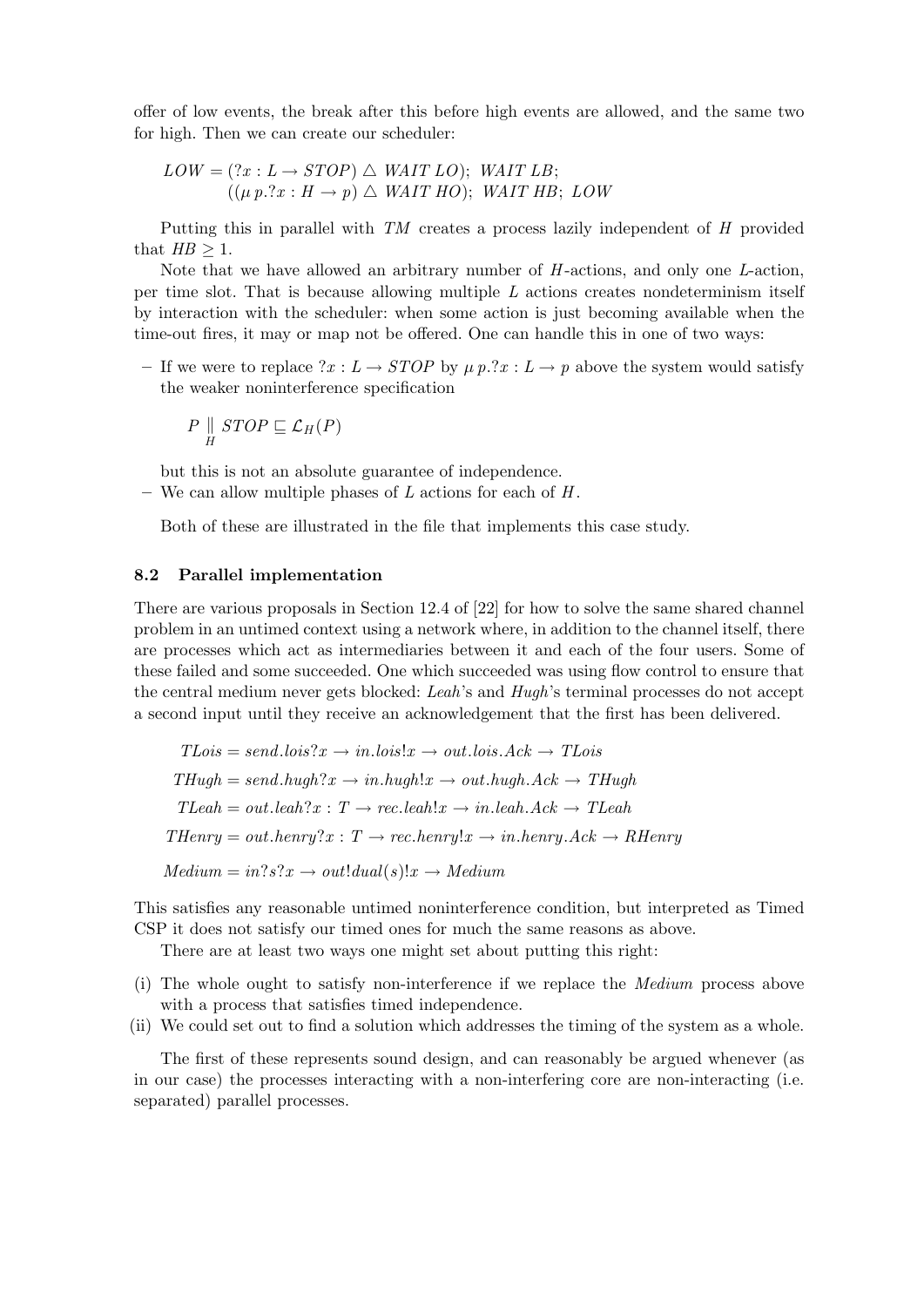This can be realised by replacing *Medium* with the process derived in the previous section, and provided the system is actually constructed in this way this would lead to a secure system. It does not (at least composed in the way we did) lead to a system which satisfies the timed lazy independence property, because (like one plausible solution we discussed in the previous section) it fails to be quasi-deterministic even when  $H$  does nothing at all. It did, however, satisfy the weak noninterference condition  $P \parallel$  $\parallel$  *STOP*  $\sqsubseteq$   $\mathcal{L}_H(P)$  as the earlier case.

The solution we found that looks at overall system design was based on the fact that we need the time it takes to transport a message from Lois to Leah to be deterministic and independent of H activity, and similarly the time from delivery at Leah until Lois next being able to send another. One way of achieving this is to allow the low processes in effect, the right to book a time at which their message will be delivered and ensure that the medium is not used by anything else at that time.

An easy way of enabling this is to modify the medium so that it accepts every message twice and only delivers on the second occasion.

$$
BM = in?x?m \rightarrow in!x!m \rightarrow out!x!m \rightarrow BM
$$

The assumption here is that we will ensure that the second input by BM from L will be at a time that depends deterministically on whatever action by Lois or Leah instigated it, even though the first input may not be.

We can achieve this by the following re-programming of the terminal processes above into Timed CSP, where  $D$  and  $D'$  are suitably chosen delays.

$$
TLoisT = send.lois?x \rightarrow
$$
  
\n
$$
((in.lois!x \rightarrow SKIP) ||| (WAIT(D); in.lois!x \rightarrow SKIP));
$$
  
\n
$$
out.lois.Ack \rightarrow TLoisT
$$
  
\n
$$
TLeahT = out.leah?x : T \rightarrow rec.leah!x \rightarrow
$$
  
\n
$$
((in.leah.Ack \rightarrow SKIP) ||| (WAIT D; in.leah.Ack \rightarrow SKIP)); TLeahT
$$
  
\n
$$
THughT = send.hugh?x \rightarrow in.hugh!x \rightarrow in.hugh!x \rightarrow
$$
  
\n
$$
out.hugh.Ack \rightarrow WAIT D'; THughT
$$
  
\n
$$
THenryT = out.henry?x : T \rightarrow rec.henry!x \rightarrow in.henry.Ack \rightarrow
$$
  
\n
$$
in.henry.Ack \rightarrow WAIT D'; THenryT
$$

The point about this is that the delays  $WAIT D'$  in the high-level processes must create the guarantee that within  $D-1$  units of starting to try to communicate with the medium, they succeed. One example that works within our timing assumptions is  $D = 4$ ,  $D' = 1$ .

The result then satisfies the full timed lazy independence specification.

The approach here differs from the one in the previous section in that there is no prearranged partition of the resource that the two levels share (i.e. the central medium process), but rather we ensure that the low level process can always get hold of enough of it relative to the reduced and delayed transmission that our model permits to it. The exact share of the central resource that L obtains is then concealed from L itself.

An interesting consequence of this style is that no offer made to  $L$  is ever withdrawn in this construction. So in fact whenever the timing is chosen to make the abstracted system quasi-deterministic it is also deterministic. In this case, as observed earlier, we can infer the continuous result from the discrete one without doubling the metronome.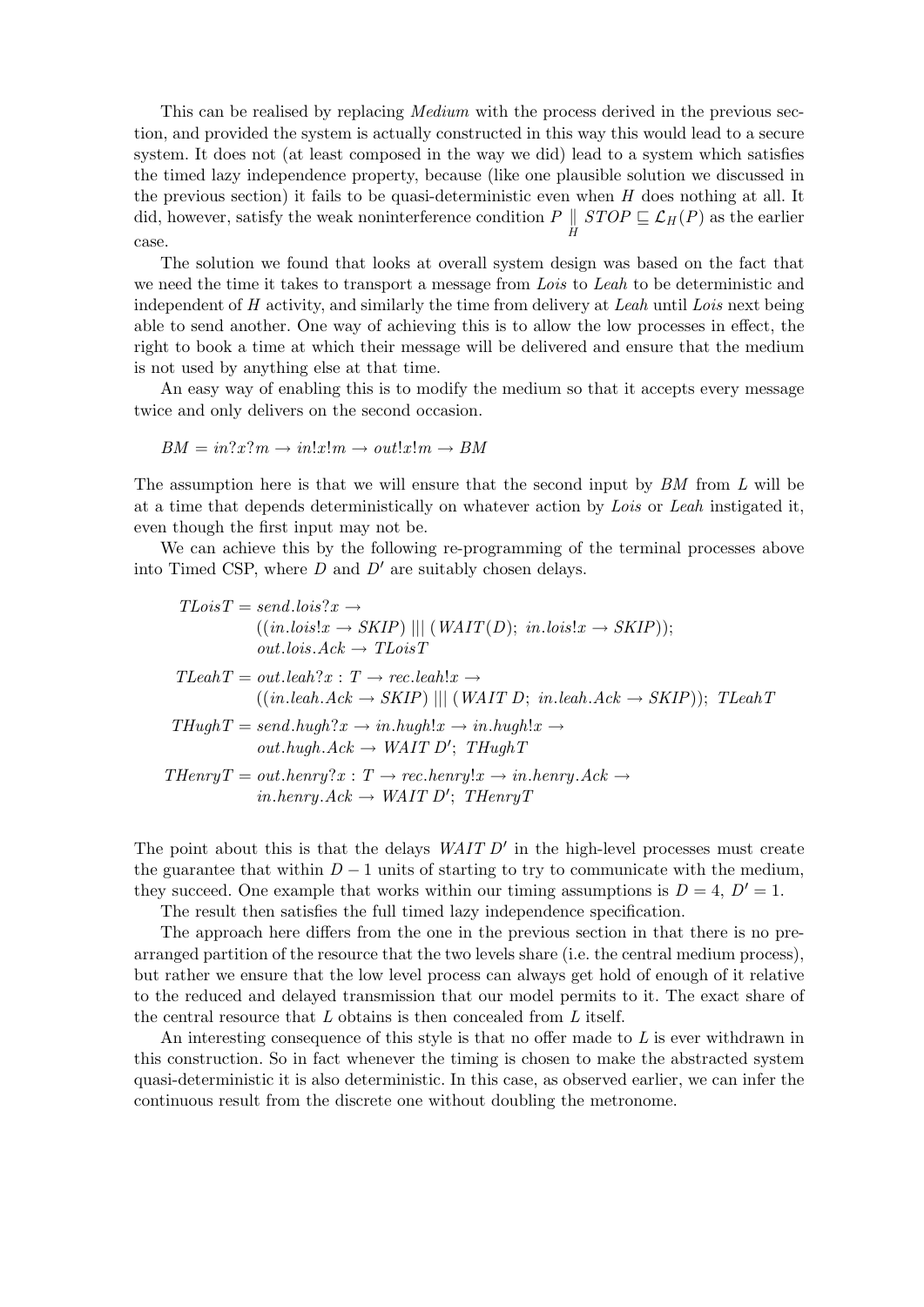# 9 Conclusions

We have shown in this paper how definitions of noninterference previously developed for untimed CSP can be adapted to Timed CSP. In doing so we have given new insights into the structures of both the discrete and continuous timed failures models and in particular their refinement-maximal members.

We have developed the idea that, where refinement corresponds to reduction of nondeterminism, specifying that the low-level abstraction is maximally refined (i.e. as deterministic as possible) is the right specification of noninterference in some circumstances, including the timed models.

Ouaknine's theory of digitisation for Timed CSP has been generalised, and we were able to show that in order to establish continuous-time noninterference for integer Timed CSP, it is sufficient to do so for a discrete model in which the time step tock is 0.5 of the units used to represent delay in the program under consideration.

We were able to create FDR checks which decide the above condition for finite-state processes, and applied them to some simple case studies. From these case studies we can conclude that timed noninterference can be decided, at least on small examples, quickly and efficiently.

It was impressed on us, in creating case studies, that creating Timed CSP systems that act deterministicially or quasi-deterministically is not always easy. This should not be surprising when a number of self-timed (as opposed to clock-driven) systems interact, but is of course an issue when our noninterference condition expects us to eliminate most or all nondeterminism from systems with no high-level behaviour (formalised as  $P \parallel$ H STOP).

We have showed how a weak noninterference specification (in fact identical in structure to the fault tolerance specification proposed in [22]) can apply in such circumstances. We have found it able to capture timing channels that exist in systems, but unfortunately there are situations where information flow will not be captured. Further practical research is needed on how frequently the strong noninterference specification has to be weakened in this way. This might necessitate further theoretical work in understanding for which sorts of system it, or some variant, might be sufficient. A good alternative, investigated in  $[8, 9]$ , might be timed variants of Forster's Local Noninterference (LNI) conditions [4, 25]. Further research would be needed to understand these over continuous Timed CSP and to implement timed versions of these in FDR. Some theory akin to those of [13, 12] may also be possible, though the question of what one must be ignorant of seems rather less tangible in the world of process algebras as opposed to models based on assignable state.

We believe that noninterference analysis will become increasingly important thanks to the advent of Cloud computing, in which software and data belonging to multiple parties use common hardware. When two applications, one of which may be specifically designed for gathering information, are sharing an implementation platform, it will be necessary for security to show that information cannot leak from one to the other.

In addition to the type of conditions presented in this paper that ban information flow completely, there is also the need for ones that bound the capacity of any channel from high to low. Of course in a timed context we have the possibility of measuring this in bits per second.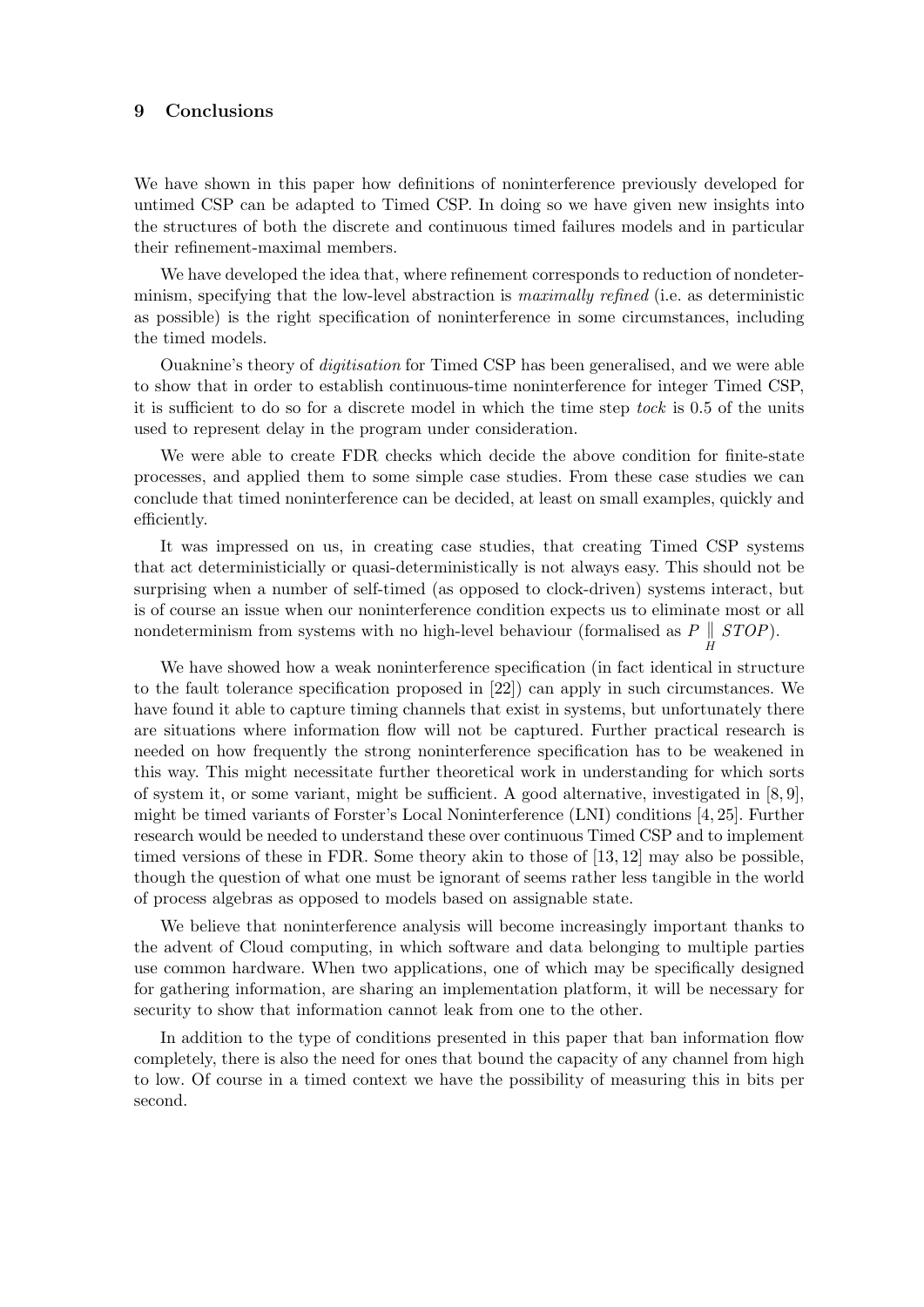#### Resources

FDR can be downloaded from http://www.cs.ox.ac.uk/projects/concurrency-tools/. Version 2.94 contains all the features used in this paper such as the Timed CSP implementation. Example files for FDR containing examples and case studies from this paper can be found at ???.

#### Notation of timed traces and failures

The following notation, used in this paper, is common to the literature of Timed CSP.

- s  $\restriction$  t the sequence of all (timed) events in the trace s up to and including those at t.
- $\aleph \restriction t = \aleph \cap (\Sigma \times [0, t))$  the refusals in  $\aleph$  up to and not including those at t.

end(s) the last time appearing in s, or 0 if  $s = \langle \rangle$ .

begin(s) the first time appearing in s, or  $\infty$  if  $s = \langle \rangle$ .

# References

- 1. P.G. Allen, A comparison of non-interference and non-deducibility using CSP, Proc. CSFW 1991 (IEEE).
- 2. P.J. Armstrong, G. Lowe, J Ouaknine and A.W. Roscoe, Model-checking Timed CSP, Forthcoming 2012 (H. Barringer festschift).
- 3. R. Focardi and R. Gorrieri, A classification of security properties for process algebras, Journal of Computer Security 3, 1994.
- 4. R. Forster, Noninterference properties for nondeterministic processes, Oxford University DPhil Thesis, 1999.
- 5. J.A. Goguen and J. Meseguer, Security policies and security Models, Proc of IEEE Symposium on Security and Privacy, 1982.
- 6. J. Graham-Cumming, The formal development of secure systems, Oxford University DPhil Thesis 1992.
- 7. T.A. Henzinger, Z. Manna, and A. Pnueli, What good are digital clocks? In Proceedings of the Nineteenth International Colloquium on Automata, Languages, and Programming (ICALP 92), volume 623, pages 545-558. Springer LNCS, 1992.
- 8. Huang Jian, Extending non-interference properties to the timed world, Oxford University D.Phil thesis, 2010.
- 9. Huang Jian and A.W. Roscoe, Extending non-interference properties to the timed world, Proc ACM SAC. 2006.
- 10. R.S. Lazić, A semantic study of data independence with applications to model checking, Oxford University DPhil Thesis 1999.
- 11. G. Lowe and J. Ouaknine, On Timed Models and Full Abstraction, ENTCS 155, pp 497-519, 2006.
- 12. A.K. McIver and C.C. Morgan, The thousand-and-one cryptographers, Reflections on the work of C.A.R. Hoare, Springer 2010.
- 13. C.C. Morgan, The Shadow Knows: Refinement of Ignorance in Sequential Programs, Proc MPC 2006 LNCS 4014.
- 14. J. Ouaknine, Discrete analysis of continuous behaviour in real-time concurrent systems, Oxford University D.Phil thesis, 2001.
- 15. J. Ouaknine, Digitisation and full abstraction for dense-time model checking, TACAS Springer LNCS, 2002.
- 16. J. Ouaknine and J.B. Worrell, Timed CSP = Closed Timed epsilon-automata, Nordic Journal of Computing, 10, 2003.
- 17. G.M. Reed, A uniform mathematical theory for real-time distributed computing, Oxford University D.Phil thesis, 1988.
- 18. G.M. Reed and A.W. Roscoe, A timed model for communicating sequential processes, Theoretical Computer Science 58, 249-261, 1988.
- 19. G.M. Reed and A.W. Roscoe, The timed failures-stability model for CSP, Theoretical Computer Science 211, 85-127, 1999.
- 20. A.W. Roscoe, Model checking CSP, in 'A classical mind: essays in honour of C.A.R. Hoare', Prentice Hall, 1994.